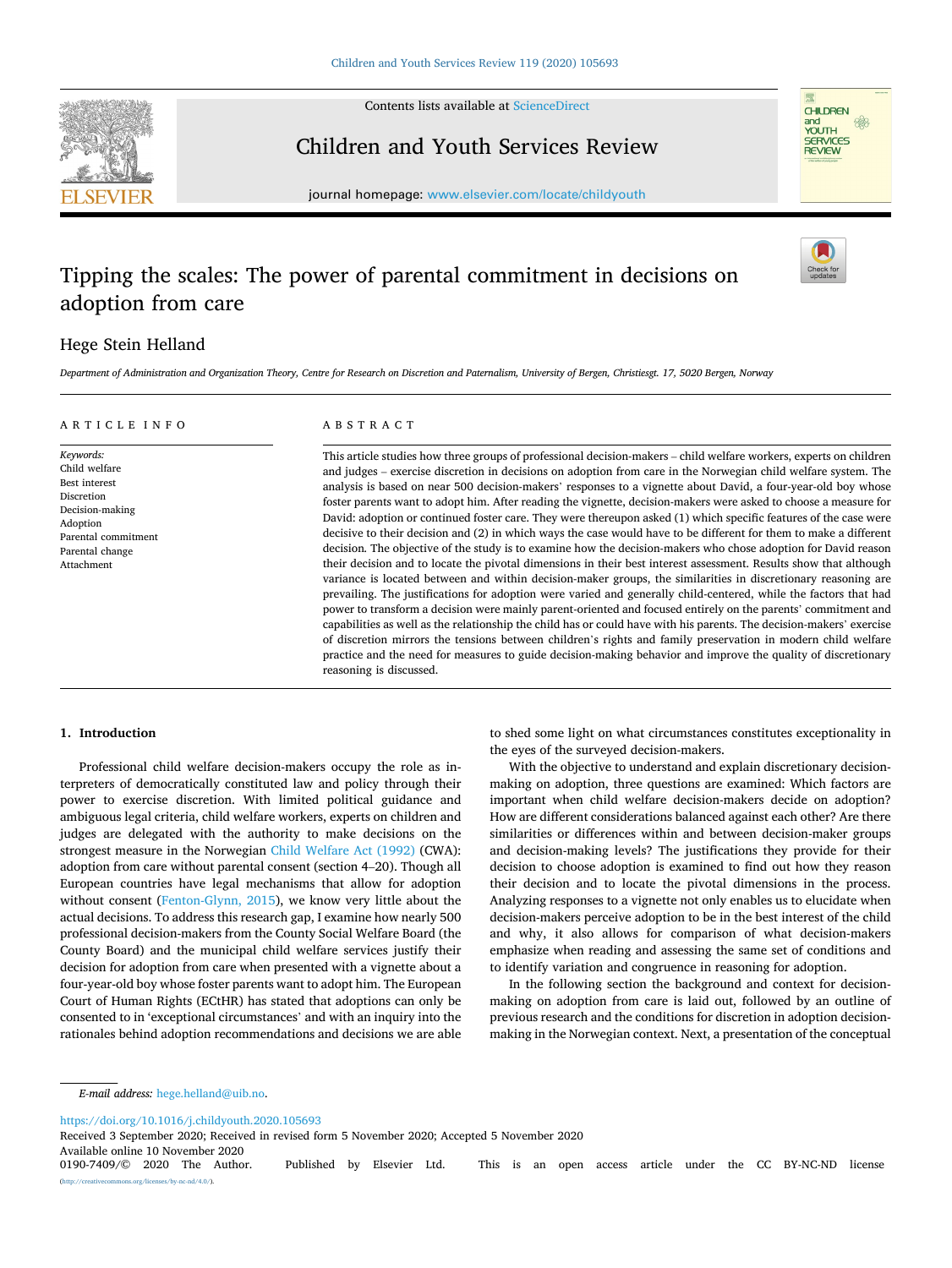<span id="page-1-0"></span>and theoretical framework for the study is provided before the data material and methodological approach for the study is described together with a discussion of its limitations. Then the findings are presented, followed by a discussion and finally, some concluding comments.

#### **2. Background and context for decision-making**

In 2019, the ECtHR Grand Chamber concluded (by 13 votes to four) that the Norwegian state had violated the right to respect for family life on under Article 8 of the European Convention of Human Rights [\(ECHR\)](#page-9-0)  [\(1950\)](#page-9-0) on procedural grounds in a case where a young boy had been adopted by his foster parents (Strand-Lobben and Others v. Norway [GC] 2019, see Breen et al.,  $2020$ .<sup>12</sup> The decision quickly became a "showcase for the controversies and the tensions in the field of child protection" ([Skivenes, 2019,](#page-10-0) n.p.) and effectively prompted us of the difficulty of the task decision-makers are faced with when balancing the rights and interests of children and parents in cases on adoption. This balancing act is together with the interpretation of harms and benefits ([Munro, 2019](#page-10-0)) fundamental to child welfare decision-making ([Munro,](#page-10-0)  [2011; Ward, Brown, and Westlake, 2012](#page-10-0)) and it requires professional discretion. This exercise of discretionary reasoning is crucial to examine. While discretion is both necessary and inevitable [\(Handler, 1986;](#page-10-0)  [Maynard-Moody and Musheno, 2000\)](#page-10-0), professionals' exercise of discretion is famously termed 'the black hole of democracy' due to the lack of democratic control and influence over decision-making [\(Roth](#page-10-0)[stein, 1998, 80\)](#page-10-0). Discretion thus complicates measures of accountability and furthermore threatens the rule of law and its principles of predictability, legality and equal treatment ([Molander, Grimen, and Eriksen,](#page-10-0)  [2012; Schneider, 1990\)](#page-10-0). In the Norwegian context, the discretionary scope provided for decision-makers to make decisions on adoption and to assess the child's interests is wide [\(Tefre, 2020a; Berrick et al., 2015;](#page-10-0)  [Skivenes and S](#page-10-0)ørsdal, 2018). This leaves room for emotions, assumptions and presumptions to guide decisions on the best interest of the child and for professionals themselves to fill in the 'loopholes' left out from the democratically enacted laws and policy ([Artis, 2004; Dworkin,](#page-9-0)  [1967; Elster, 1989; Goodin, 1986; Piper, 2000](#page-9-0)).

Adoption from care is a strong measure with far-reaching implications and it can be considered controversial (see e.g. [Sloan, 2015a;](#page-10-0)  [2015b; Ward and Smeeton, 2017\)](#page-10-0). The measure is also rarely used in Norway with less than one percent of the children in foster care being adopted in 2018 [\(Helland, Pedersen,](#page-10-0)  $\&$  Skivenes, 2020)<sup>3</sup>. At the same time, studies into adoption of long-term placed foster children show that adoption produces better outcomes in youth and in adult life compared to continued foster home placements, residential care or reunification with biological families ([Brown et al., 2017; Christoffersen et al., 2007;](#page-9-0)  [Hjern et al., 2019; Selwyn and Quinton, 2004; Triseliotis, 2002; Vin](#page-9-0)[nerljung and Hjern, 2011](#page-9-0); see also [Palacios et al., 2019](#page-10-0)). Though the prospects are generally better for younger placed children, research shows that children that have been in the child welfare system fare worse than their peers in the general population on a range of living conditions both in youth and as adults ([Backe-Hansen et al., 2014;](#page-9-0)  Kääriäläa [and Hiilamoa, 2017](#page-9-0)). We do not know how many of the children in the Norwegian foster care system remain in long-term placements until adulthood, but there is reason to believe that the number is substantial (see discussion in [Gerdts-Andresen, 2020;](#page-9-0) [Helland](#page-10-0)  [and Skivenes, 2019](#page-10-0)). Current adoption policy is somewhat indeterminate, albeit since the early 2000s, there was a shift towards a more active

policy to promote adoptions. This has been interpreted as a move towards a more child centric policy [\(Tefre, 2020b\)](#page-10-0) and it is expected that this will be reflected in the decision-makers' choices and justifications.

#### **3. Research on justifications for adoption**

There is a scarcity of research focusing on decision-making practice and the discretion of child welfare professionals, both internationally and in Norway. A study of particular interest for the study at hand is a study from 2012 by [Skivenes and Tefre \(2012\).](#page-10-0) They use a vignette method to study how Norwegian, as well as American and English, child welfare decision-makers justify their decisions for or against adoption. The authors found that fewer Norwegian child welfare workers suggested adoption (62 percent) than English (98 percent) and American (Californian) (96 percent) child welfare workers and emphasize that the Norwegian decision-makers used their discretion in an evidenceoriented manner and went beyond policy guidelines and instructions. In another study from Norway where 21 adoption agency files (from years 1985 to 2009) are reviewed in order to find out why these cases had ended with adoption, [Young \(2012\)](#page-11-0) found that there was a lack of attention to the children and that they were generally overshadowed by the social workers' descriptions of the mothers' actions and qualities, particularly concerning failures to act a stable parent in relation to visitation. In an analysis of all decisions on adoption ( $n = 59<sup>4</sup>$ ) made by the County Board in 2016, [Helland and Skivenes \(2019\)](#page-10-0) found that the decision-makers paid particular attention to the relation between the child and her parents. Another prominent feature of the decisions was the pursuit to determine whether there were distinctive features related to the individual child that would elucidate whether an adoption should be consented to or not, such as the child's situation of vulnerability. In a recent study of the legitimacy of all judgments on adoption from the Norwegian Supreme Court (four judgments from 2015 to 2019) the court's argumentation was analyzed (Helland, submitted for publication). The author argues that while some arguments were considered consistently across the four judgments (arguments related to the child's right to family life – biological and de facto family – to time and timing, and to the child's autonomy and development) there was variation in court's discretion, inter alia in how considerations were justified and how they were weighted and balanced against each other.

Internationally, two relevant studies are identified. [Ben-David](#page-9-0)  [\(2016\)](#page-9-0) has studied how the court decided in 261 cases on termination of parental rights (TPR) and adoption in Israel where as in Norway, the main assessment criteria underlying both TPR and adoption interventions is the best interest of the child. The author found that the courts referred more to treatment-oriented considerations, such as normative parental functioning, parental readiness to change, parental educational capacity, the influence of adoption on a child's emotional well-being, and parental social normativity, than to legal values in their assessments of whether TPR is in the best interest of the child ([Ben-](#page-9-0)[David, 2016](#page-9-0)). In a smaller study from 2017 [\(Butlinski et al., 2017](#page-9-0)) on how decision makers understand the adoption of children from out-ofhome care, interviews with 21 professionals (child welfare specialists, adoption and permanent care specialists and judicial officers) from a region in Australia<sup>5</sup> were conducted and the authors identified five common themes as important for the consideration of adoption: parental consent, stability for children, a sense of belonging for children, children's connection to their birth family and children's connection to their cultural heritage.

Some common denominators can be drawn from these studies and the expectation is that we will find justifications that relate particularly  $\frac{1}{1}$  On March 10th, 2020 the ECtHR judged violation in the case of Pedersen to parental functioning, capabilities and qualities and, furthermore, to

and Others v. Norway.<br> $\frac{2}{3}$  At the present, 10 cases on adoption are communicated to the Norwegian

state and are pending a decision by the ECtHR.<br><sup>3</sup> See [Pos](#page-10-0)o, Skivenes, and Thoburn (2021) for an overview on adoptions from

care in Norway, as well as seven other European countries and the US.

 $^4\,$  The analysis included one decision from 2017.  $^5\,$  143 children were reported adopted by their carers in Australia in the years 2016 and 2017 ([Australian Institute of Health and Welfare, 2017\)](#page-9-0).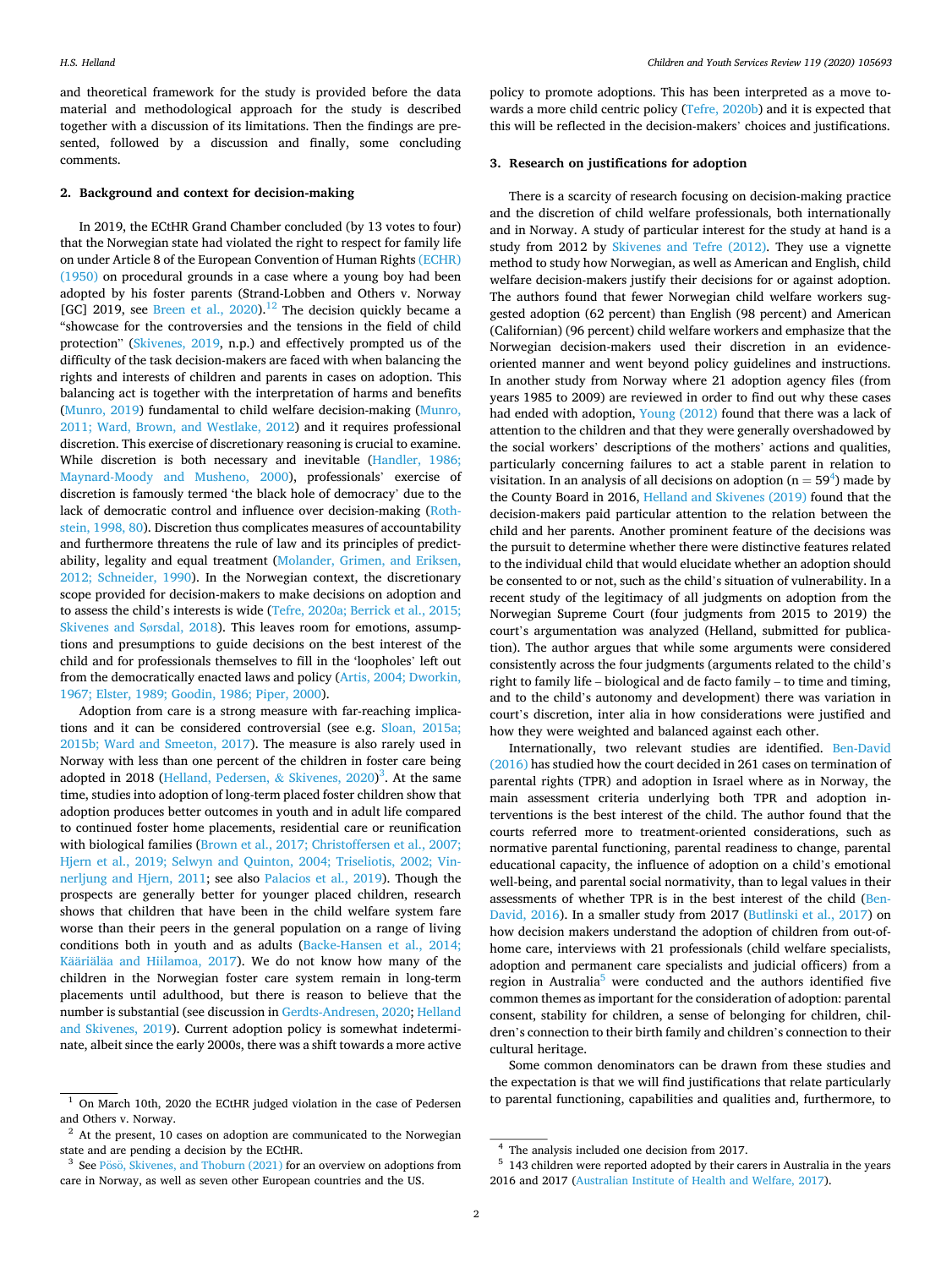features that relate to the child's right to a biological family life in terms of bonds to parents and visitation (contact), and to the child's well-being in terms of concern with attachment, stability and permanence.

#### **4. Conditions for discretion**

#### *4.1. Legal regulation and case law*

An adoption implies that the parental responsibility is transferred from the biological parents to the adoptive parents, thus terminating parental rights for the former. A decision on adoption is as such seen as intervening with the child's and the parents' right to private and family life [\(Sandberg, 2016](#page-10-0)) as protected through [The Norwegian Constitution](#page-11-0)  [\(Article 102\),](#page-11-0) [the UN Convention on the Rights of the Child \(CRC\)](#page-9-0)  [\(1989\)](#page-9-0) (Article 16), and Article 8 of the ECHR. While the ECtHR has set the threshold for the intervention high, they do approve of adoption without parental consent [\(Skivenes and S](#page-10-0)øvig, 2016) albeit decisions must be justified according to "an overriding requirement pertaining to the child's best interests" ([Aune v. Norway, 2010](#page-9-0), para. 66). In Norwegian case law, "particularly weighty reasons" is interpreted as representing the same norm [\(Sandberg 2020, 151\)](#page-10-0).

Termination of parental responsibility and adoption without parental consent is regulated through the Norwegian Child Welfare Act (CWA) (1992), section 4–20 which sets four cumulative legal conditions for adoption<sup>6</sup>: a) The placement is expected to be permanent based on the consideration of two of the alternative criteria: The parents are permanently unable to provide proper care *or* the child has become so attached to their new environment that removal will lead to serious problems; b) Adoption is in the child's best interest; c) The adoption applicants are the child's foster parents and they have proven fit to care for the child; d) The conditions in the [Adoption Act \(2017\)](#page-9-0) are fulfilled. According to the Adoption Act, the overriding consideration for undertaking an adoption should be the child́ s best interest and in addition to serving as a concrete condition for adoption, the child's best interest is through section 4–1 a general guiding principle for the application of all provisions implemented by the CWA. This implies that the assessments undertaken should reflect the child's best interest, irrespective of what section 4–20 condition is assessed, and the justifications that are studied in the paper will be interpreted accordingly. Contact visits between the child and his or her parents after adoption (open adoption) can be established by the County Board if either of the parties have requested it and if the prospective adopters (foster parents) consent to such contact (CWA section 4-20a).

#### *4.2. System characteristics*

The Norwegian child welfare system is characterized as family-service-oriented and child-centered [\(Skivenes, 2011](#page-10-0)). Family-service refers to a low threshold for intervention in order to mitigate serious risk and prevention of harm based on 'a therapeutic view of rehabilitation in which it is possible for people to revise and improve their lifestyles and behaviors [\(Skivenes and S](#page-10-0)øvig, 2017), whereas childcentrism signifies an elevated focus on children's rights and best interests and the endorsement of children as independent bearers of individual social and human rights [\(Skivenes, 2011; James and Prout,](#page-10-0)  [1997\)](#page-10-0). There are four governing principles of child welfare practice in Norway which in many ways epitomize the intersection of interests and rights that are at stake in decisions on adoption ([Skivenes, 2011; Lindbo,](#page-10-0)  [2011\)](#page-10-0). First, the principle of least intrusive form of intervention entails that any decision to intervene should seek to limit the level of intrusion into the family. Second, the stability principle refers to the promotion of stability in the child's relationships to adults and other important persons and to stable surroundings. Third, the biological principle, which builds on the normative idea that it is in the best interest of children to be brought up with their parents ([Skivenes, 2002\)](#page-10-0). And fourth, the best interest of the child.

Proceeding an adoption case to a conclusion is a two-level process. At the first level, the responsibility to initiate a case for adoption lies with the municipalities and the local child welfare authorities (child welfare workers), while the County Board (experts and judges) holds the authority to enforce an actual decision to consent to adoption or not, at the second level. The County Board is a court-like judicial decision-making body which serves as an impartial and independent judiciary body that makes decisions in cases concerning compulsory measures pursuant to the Norwegian Child Welfare Act. The County Board is headed by a lawyer qualified as a judge<sup>7</sup> and is further composed by a layman as well as an expert member (in most cases a psychologist) $8$  (The County Social [Welfare Board, n.d.](#page-11-0)) whose role it is to complement the qualities of the judge and the layman. The influence and authority of the members should be equal, and decisions are voted over [\(Skivenes and Tonheim,](#page-10-0)  [2017\)](#page-10-0). While judges are permanently employed at the County Boards, the laymen and experts are temporary members of two respective panels where they are appointed to the County Board on an individual basis. When referring to County Board decision-makers in the present study, these are judges and experts (see methods and data section).

# **5. Discretion and the best interest principle**

Decision-makers in the County Board and in the child welfare services are authorized with the autonomy to exercise discretion in their application of rules in decision-making. Because of this, it has been argued that these decision-makers, the street-level bureaucrats, are the real policy-makers ([Biland and Steinmetz, 2017; Lipsky, 1980; Portillo](#page-9-0)  [and Rudes, 2014\)](#page-9-0). Discretion is commonly conceptualized as the choices made in the space between rules [\(Hawkins, 1992\)](#page-10-0). Discretion is a thus relative concept in the sense that it has meaning only in relation to its context, the rules and standards surrounding a decision [\(Dworkin,](#page-9-0)  [1967\)](#page-9-0). One should furthermore make the distinction between the space for discretion, the autonomy to judge, and the exercised discretion as a form of reasoning ([Molander, Grimen, and Eriksen, 2012](#page-10-0)). Discretionary reasoning forms the basis for judgements, decisions or choices of actions or inactions that need to be justified ([Molander et al., 2012; Feldman,](#page-10-0)  [1992, 164](#page-10-0)) in order to be perceived legitimate ([Feteris and Kloosterhuis,](#page-9-0)  [2009; Alexy, 1989; Habermas, 1996](#page-9-0)). When decisions-makers are delegated with discretionary powers from the state, he or she is so under the condition that they can be held accountable [\(Molander, Grimen, and](#page-10-0)  [Eriksen, 2012](#page-10-0)) and [Molander \(2016, 21\)](#page-10-0) asserts that "judgments and decisions involve reasoning, and we expect agents with discretionary power to act on the basis of their *best* judgment, which means that their actions are supported by *good* reasons". Our expectations should thus be that the reasons the entrusted professional decision-makers give reflect what they are convinced are good reasons.

# *5.1. Professional discretion and the best interest of the child*

By adopting a socio-legal approach to discretion<sup>9</sup>, discretion is to be

 $^{\rm 6}$  No conditions are given for termination of parental responsibility, but as for all measures applied by chapter four in the CWA (Section 4–1, 1992), decisive importance shall be attached to the child's best interests.

 $\overline{7}$  For this reason and for the sake of simplicity, I will from hereon use the term 'judge' instead of 'County Board leader' which is the official Norwegian term for this position.<br><sup>8</sup> The County Boards could be composed of five members, should the case in

question require it. In these cases, the County Board leader is accompanied by two experts and two lay members.<br><sup>9</sup> According to [Mascini \(2020\)](#page-10-0), a socio-legal approach furthermore waives the

basic assumption that there is a fundamental difference in how judges and others, such as street-level bureaucrats.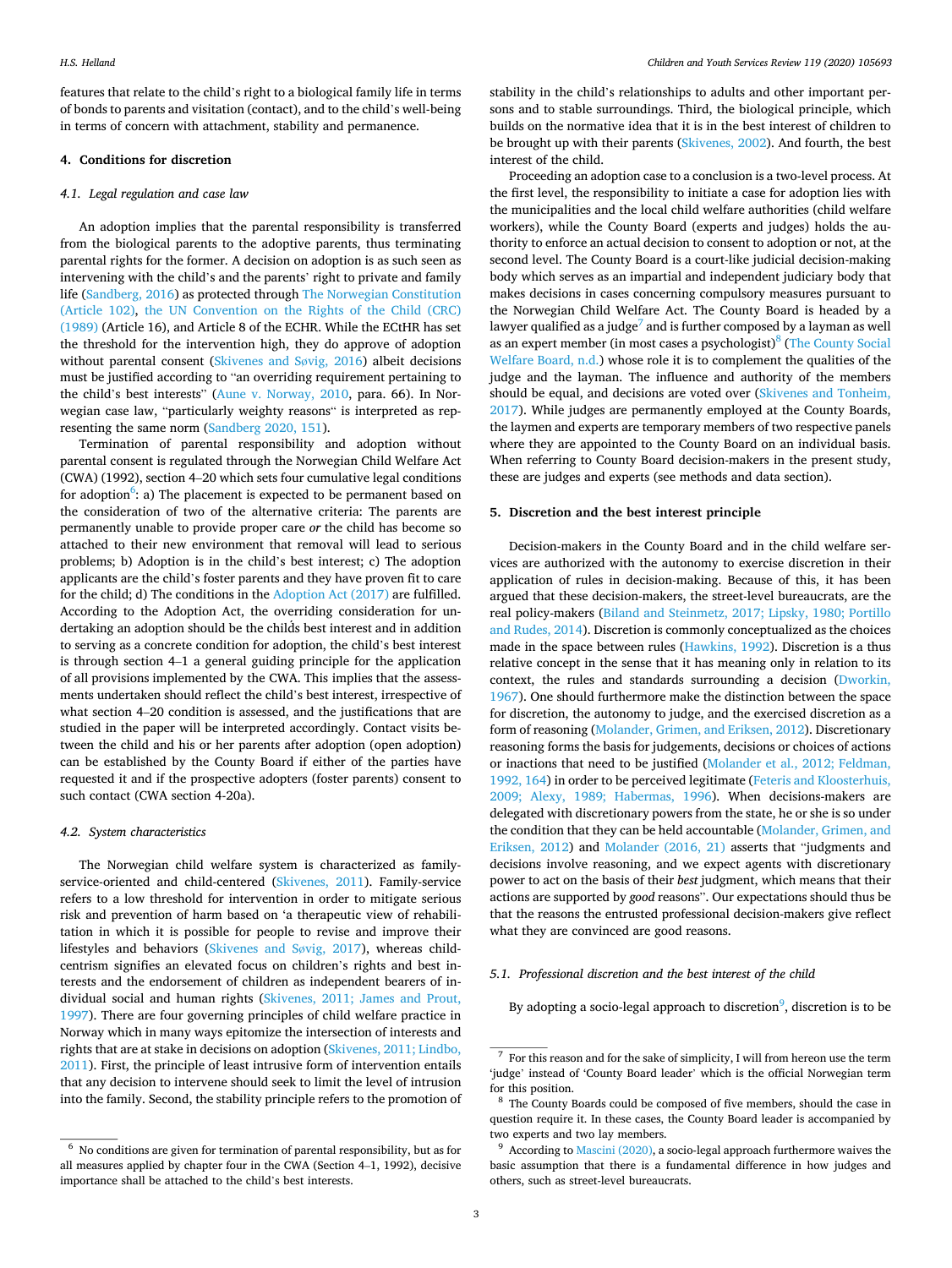understood within a given political, social and professional context and as the manner in which decision-makers apply such standards and general rules to concrete cases [\(Hawkins, 2003; Mascini, 2020\)](#page-10-0) and make sense of them in practice:

"Facts do not speak for themselves; they are ordered and arranged by actors for a purpose. Social and ethical commitments, as well as legal principles, also affect 'legal' decision-making" [\(Evans and Hupe](#page-9-0)  [2020, p. 114\)](#page-9-0).

The legal frames and political guidance for discretionary decisionmaking include national legislation and case law, policies, and regulations, as well as international conventions and treaties. In decisions on adoption, the best interest of the child is the immediate, concrete legal standard decision-makers face and it is also the most contested and disagreed upon condition in decisions on adoption from care [\(Helland and](#page-10-0)  [Skivenes, 2019; NOU, 2012: 5](#page-10-0)). It is stated in article 3 of the (CRC 1989) that:

"In all actions concerning children, whether undertaken by public or private social welfare institutions, courts of law, administrative authorities or legislative bodies, the best interests of the child shall be a primary consideration."

The CRC (1989) applies as law in Norway after the incorporation into the Human Rights Act in 2003 ([Section 2,](#page-1-0) with precedence over other laws pursuant to [Section 3](#page-1-0)) ([Gording-Stang, 2018; Skivenes and S](#page-9-0)ørsdal, [2018\)](#page-9-0) and children have a constitutional right to have their best interest considered in matters that concern them [\(The Norwegian Constitution,](#page-11-0)  [Article 104\(2\)\)](#page-11-0). According to Norwegian child welfare legislation (CWA, 1992 chapter four) the best interest shall have 'decisive importance' in all measures taken for them [\(Archard and Skivenes, 2010](#page-9-0)). Determining what is in the best interest of a child is a decision that should be based on scientific and professional knowledge of children's development and needs. In addition, decision-makers are also required to make sense of what is right, good and appropriate for a child in a given situation through a process of reasoning ([Skivenes and Pos](#page-10-0)o,  $2017$ ). Following legal scholar Michael Freeman, such best interest decisions "should be supported by reasoned arguments, and bias or worse prejudice should be eliminated" [\(Freeman, 2007, p. 28\)](#page-9-0). In child welfare matters however, making rational decisions is difficult due to the pressing elements of uncertainty, the balancing of different parties' needs and interests and last but not least, owing to the ambiguous and normative character of the best interest standard ([Archard and Skivenes, 2010; Elster, 1989;](#page-9-0)  [Mnookin, 1975; Munro, 2019; Banach, 1998](#page-9-0)).

#### *5.2. Decision-making* – *hypothesizing variance and congruence*

The expectation is that the analysis of the justifications provided by decision-makers will reveal both similarities and variance in the interpretation of the best interest of the child. On the one hand, we expect similarities within and across decision-making groups – child welfare workers, experts and judges – and levels (between child welfare services and the County Board) as their discretionary space is largely structured by the same rules and standards. More so, decision-makers' discretion is influenced by forces relating not only to the structures of law, nor solely to formal policy guidelines and political signals, but to the social and professional context and to the knowledge and experiences nested within the networks they are embedded in ([Feldman, 1992; Hawkins, 1992\)](#page-9-0). While acknowledging that this could also be a source of inter-group variation, the expectation is nonetheless that the child welfare field is contributing to control discretion [\(Hawkins, 1992\)](#page-10-0) or at least providing some normative constraints for how discretion is exercised [\(Feldman, 1992; Oberfield, 2020](#page-9-0)). Having in mind that the three decision-maker groups are all either experts or experienced within the field of child welfare (the County Social Welfare Board, 2016; [NOU, 2017: 8\)](#page-9-0) there is an expectation that their knowledge about children, their needs and development, is to some degree reflected in their responses and that children's welfare emerge as a common yardstick. On the other

hand, variance between decision-making groups and levels, as well as within decision-making groups is anticipated (Skivenes and Tefre, 2012; [Banach, 1998; Berrick et al., 2017](#page-10-0)). The three decision-making groups inhabit different roles and adhere to their assignment to assess and decide based on dissimilar terms. An important premise for studying discretion at the two decision-making levels is that they do not have the same decisionmaking power and the implications of their decision differ; the child welfare workers merely have the power to *recommend* a case for adoption, the County Board has the power to *decide*. Individuals also bring with them their own identities and dispositions to the social and organizational context that they enter ([March, 1994; Oberfield, 2020\)](#page-10-0) which can influence decision-making ([Arad-Davidzon and Benbenishty, 2008; Benbenishty](#page-9-0)  [et al., 2015; Gambrill, 2005\)](#page-9-0). More importantly, they have different professional backgrounds and belong to different professional cultures and it is expected that their professional knowledge and experience will influence their reasoning. For starters, one would expect that judges' discretion is influenced by legal culture and method. Typically, this would be reflected in a stronger conformity to concrete rules and focus on individual rights [\(Carnochan et al., 2006; Weinstein, 1997\)](#page-9-0). For child welfare workers, decision-making is better understood as belonging to a social service culture where the individual is viewed through a biopsychosocial perspective, in his or her developmental, social, political, and cultural context [\(Carnochan](#page-9-0)  [et al., 2006](#page-9-0)). Moreover, where ambiguity and uncertainty is an inherent part of child welfare decision-making, one could argue that such conditions match poorly to the instrumental (see [Sheehan, 2018\)](#page-10-0) or binary logics of the law in which resolving a case could require that something must be discarded or reconstructed if the information they are faced with is either ambiguous or contradictory [\(Weinstein, 1997; King and Piper, 1995\)](#page-11-0). The experts are, as I will return to in the next section, a mixed group of professionals. A quarter of the experts have a professional background from child welfare and their reasoning could come close to what we find in the first line. In most cases however, the expert is a psychologist, and is reasonable to expect that experts as a group would emphasize aspects related to psychological theory, such as attachment.

# **6. Methods and data<sup>10</sup>**

To study how decision-makers justify their recommendations for action a survey vignette design is applied. The vignette is a widely used approach in social science studies [\(Finch, 1987; Taylor, 2005\)](#page-9-0) and a range of studies has shown that the assessments of respondents resemble those of real-life decisions (see [Peabody et al., 2000\)](#page-10-0). While [Taylor \(2005\)](#page-10-0) asserts that the vignette is generally suitable when researchers want to study how different case factors affect professional assessments, [Wilks \(2004;](#page-11-0) see also [Soydan,](#page-10-0)  [1996\)](#page-10-0) emphasizes the benefits of the applicability of vignettes to study sensitive topics and ethical decision-making, such as child protection issues, and its capability to address social desirability issues and reduce observer effects. Several measures were undertaken to facilitate for professional assessments that mirror real life decisions and to motivate the decision-makers to engage in the hypothetical decision-making task they were presented with. The vignette was developed by the author and two fellow researchers on the basis of actual decisions on adoption from the County Board ( $n = 283$  decisions from the years 2011–2016) and have been tested on a panel of experts, enduser organizations $11$  and on fellow researchers. In the following, a summary of the case description the respondents received, which was about one

<sup>&</sup>lt;sup>10</sup> Ethical considerations: This study is reported to the Norwegian Centre for

Research Data and has received project numbers 52781 and 5490.<br> $^{11}$  A County Board decision maker (a judge), two child welfare workers and a manager, representatives from the Norwegian Foster Care Organization, The National Association for Children in the Child Welfare System (LFB), the Joint Migrant Council (Hordaland), the Norwegian Union of Social Educators and Social Workers (FO) and the Organization for Child Welfare Parents (OBF).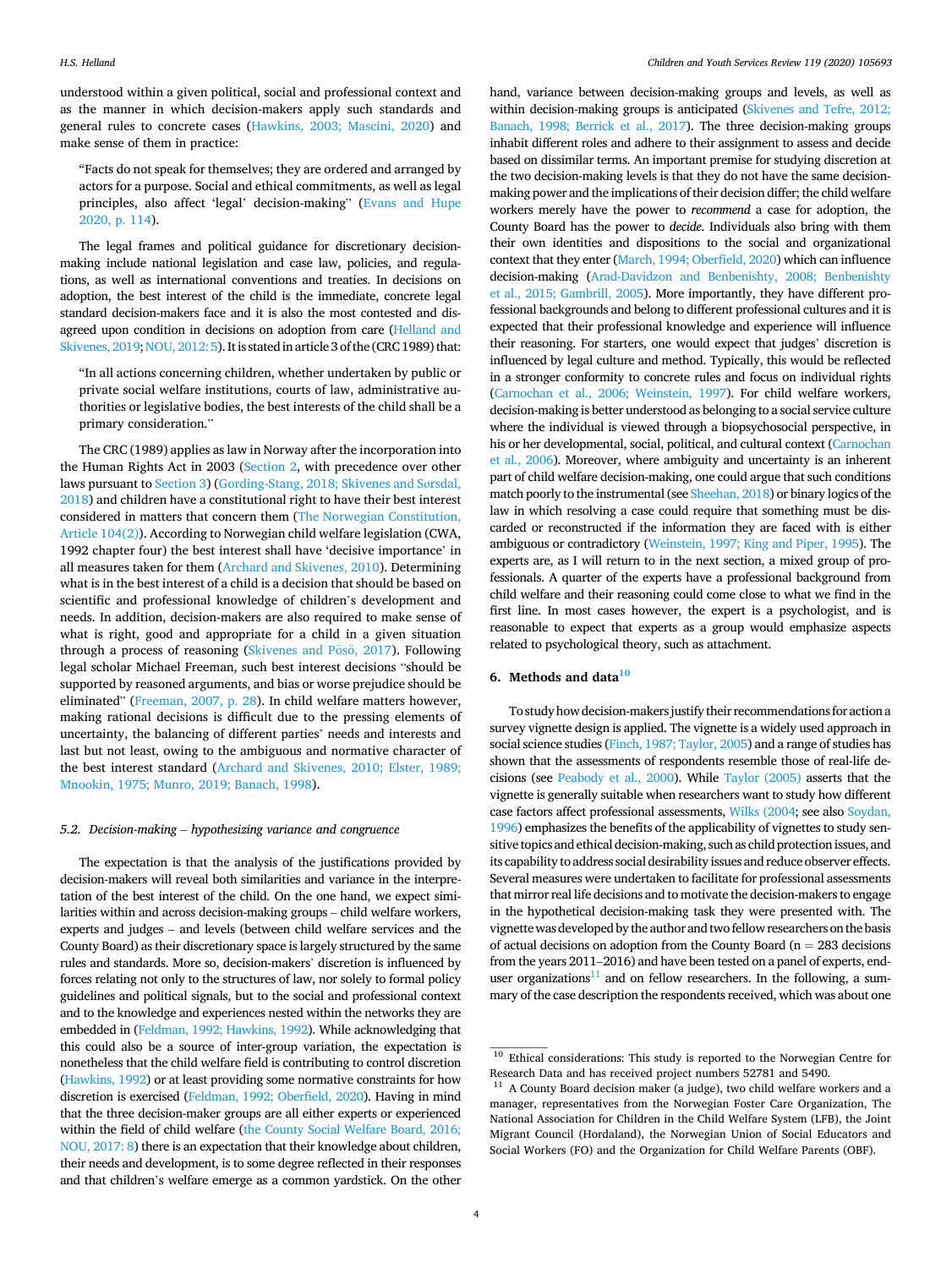page (see full vignette in Appendix section 1), is provided  $12$ .

*David is a four-year-old boy, whose foster parents since he was ten days old want to adopt him. During the time he has spent in the foster home, his parents have not filed for reunification. Both parents struggle with substance abuse and the father with mental illness and they have not been able to make use of the measures provided to them. Neither have they received any treatment for their substance abuse problems. There is limited formal visitation between David and his parents. His parents have on several occasions neglected to show up for these visitations. It has been reported that David has reacted negatively to the latest visitations. Other than that, David is said to be developing well but that he has a vulnerability and a need for stability and security. The CWS assesses that it is not likely that David's parents are to be able to provide him with proper care neither now nor in the future and the placement is assumed long-term. In the CWS's opinion, the foster parents are David's psychological parents and there is no attachment to his biological origins besides an awareness of their relation. David's parents oppose an adoption and his foster parents do not consent to an open adoption.* 

*Before* reading about David, the decision-makers were asked to envision that this was a case that they were responsible for and told that they would be asked to evaluate David's current situation and conclude on a course of action. *After* reading the case, the respondents were asked to consider the following question: "Based on this short description of the case, in your opinion, would you suggest adoption or continued foster care for David?" (Q1). They were given two options: adoption or foster care. Following this, they were asked two open-ended questions that they responded to using their own words. First, "Which specific features of this case are decisive to your decision?" (Q2) and then second: "In which way would this case have to be different for you to make a different decision?" (Q3). On average, the decision-makers listed three different case factors for why they chose adoption. The number of factors mentioned varied from one to eight. When asked what would have to be different, they listed one consideration on average. The number of considerations mentioned varied from one to four.

The survey was developed in 2017 and the child welfare workers were recruited from the 15 largest municipalities (*>*50 000 inhabitants) in Norway (40 child welfare agencies from 21 municipalities: total  $N =$ 1444) and the County Board members were recruited from all  $12^{13}$ County Boards in the country (experts  $N = 365$  and judges  $N = 79$ )<sup>14</sup>. Laymen were not included in the study as most of them have very limited experience with decision-making in the County Board. In total, 781 (41 percent) decision-makers responded to the survey (556 child welfare workers, 183 experts, and 42 judges), whereof 651 (34 percent) responded to Q1 about the vignette (461 child welfare workers, 158 experts and 32 judges). In this study, only the justifications (Q2 and Q3) from those who chose adoption is analyzed (see [Tables 2 and 3](#page-6-0)). The experts that responded to the vignette  $(n = 158)$  were mostly psychologists (65 percent), followed by child welfare workers/social workers/ child welfare officers (26 percent), other or unknown (5 percent), and medical doctors (4 percent).

The approach to coding the open-ended responses was mainly inductive*,* but the development of categories was guided by law and jurisprudence, previous research and conceptions of what is considered *reasonable* (descriptions of coding and categorization of the text are

# **Table 1**

| Adoption or continued foster care for David? Care alternative by percentage and |  |
|---------------------------------------------------------------------------------|--|
| $n = per decision-making group.$                                                |  |

|                 | Decision-making group    |              |                |            |  |
|-----------------|--------------------------|--------------|----------------|------------|--|
|                 | Child welfare<br>workers | Judges       | <b>Experts</b> | Total      |  |
| <b>Adoption</b> | 86.3% (398)              | 87.5%        | 93.7%          | 88.2%      |  |
|                 |                          | (28)         | (148)          | (574)      |  |
| Foster care     | 13.7% (63)               | $12.5\%$ (4) | $6.3\%$ (10)   | 11.8% (77) |  |
| Total           | 100% (461)               | 100% (32)    | 100% (158)     | 100% (651) |  |

provided in the appendix table A1 and A2). As the coding was empirically driven, the codes and the categorization of responses are reflections of how the respondents formulated their answers<sup>15</sup>. All text was coded and excerpts that did not fit into any of the categories, that were ambiguous or unclear, or where the respondent did not respond to the question, were coded as "Other" or "Not applicable", respectively, and excluded from further analysis. If the whole response was coded as not applicable, the respondent was taken out of the sample<sup>16</sup>.

# **7. Limitations**

The vignette method has known limitations related to realism, complexity and whether the respondents' answers reflect what they would have actually done. It is difficult to say if the vignette is perceived as realistic by the respondents, but the measures taken to ensure realism are considered sound. As for the complexity of the situation, the vignette provides little information compared to what decision-makers would have at their disposal in real life, and two potential weaknesses is that respondents may have too little information to engage in the situation and that more detailed information could potentially impact their decision and how they reason their choice. Furthermore, what is expressed in the respondents' answers may not necessarily reflect how they would act in a real situation and respondents may have several reasons for answering in ways that may seem more socially acceptable or more acceptable to the researchers ([Barter and Renold, 2000; Finch, 1987;](#page-9-0)  [Wilks, 2004\)](#page-9-0). Nonetheless, their responses do reflect how they respond to a scenario that is likely to be a realistic issue and thus provide us with information about their immediate assessment of what are relevant considerations in a decision. Another limitation is related to sample sizes as there are comparatively fewer judges than experts and, especially child welfare workers. While this could cause an increase in the margin of error in interpretation, a strength of this study is that the entire population of judges ( $n = 79$ ) were approached in the survey and near half of them  $(n = 32)$  are included in sample for this article.

## **8. Findings**

The vast majority of decision-makers, irrespective of professional or institutional affiliation, suggest that David should be adopted (see Table 1). The rates are consistently high in all groups and the highest rate in favor of adoption is found with the experts, where 94 percent suggest adoption.

#### *8.1. Why did they choose adoption?*

The five factors that are highlighted the most by the decision-makers

 $12$  The vignette and the citations from decision-makers' responses to the vignette is translated by the author from Norwegian to English.<br> $13$  By January 1st, 2020, the number of County Boards is reduced to 10 due to

a reformation of the municipality system.  $^{\rm 14}$  Information regarding data protection ethics and data access for the

ACCEPTABILITY project is found at the following website: https://www. discretion.uib.no/wp-content/uploads/2019/12/INFORMATION-ABOUT-

DATA-PROTECTION-ETHICS-AND-DATA-ACCESS.pdf. See also [Helland and](#page-10-0)  [Skivenes \(2019\)](#page-10-0) for an elaboration of the process of obtaining access to the respondents and data material, and for a full description of the process of constructing the vignette.

<sup>&</sup>lt;sup>15</sup> See appendix section 2 for limitations on the coding of the empirical material.

<sup>&</sup>lt;sup>16</sup> Two percent of the respondents (only child welfare workers) were omitted from further analysis due to non-applicable responses to Q2. For Q3, five percent of the child welfare workers, seven percent of the judges, and 13 percent of the experts were omitted for the same reason.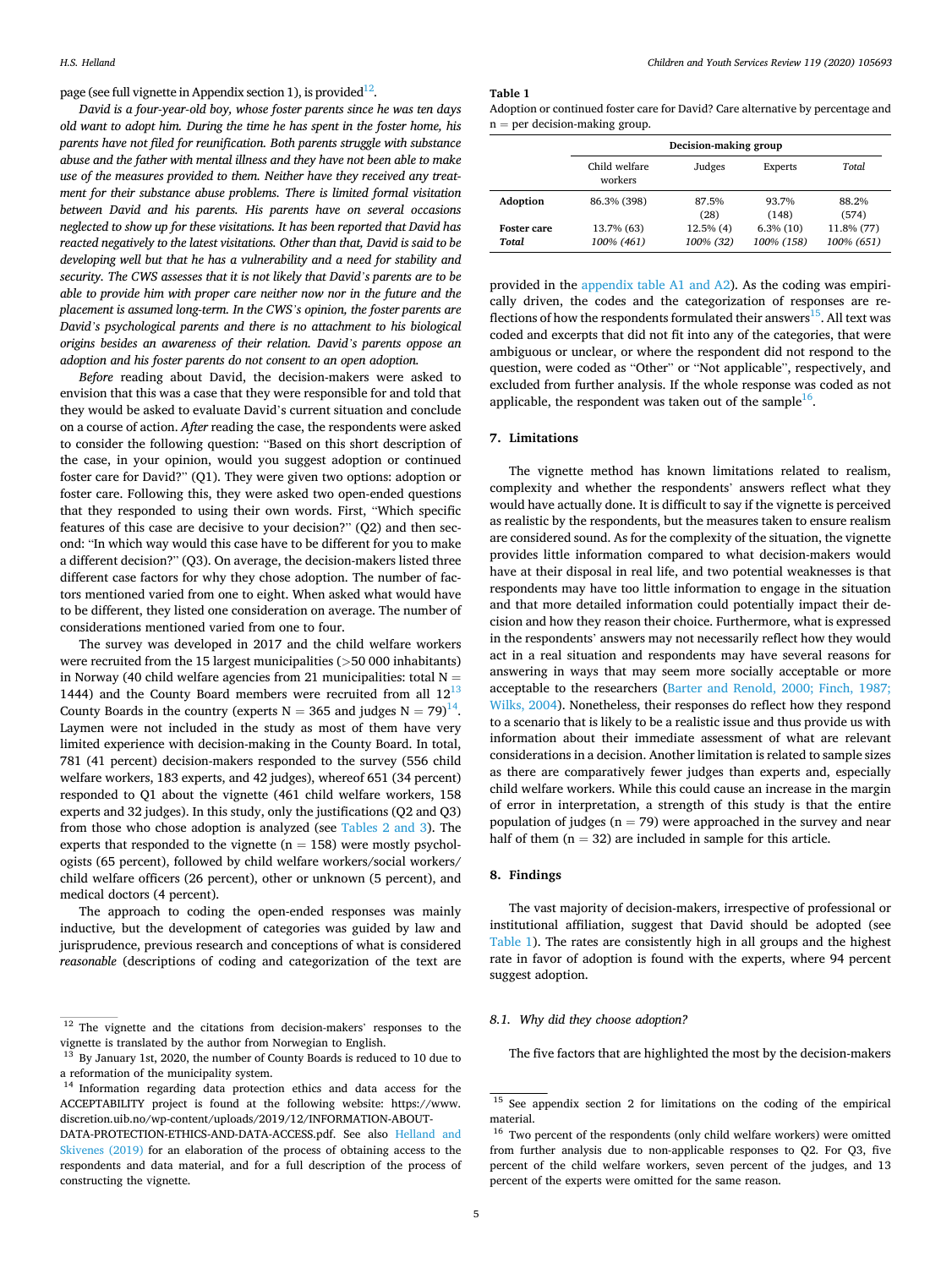as a joint group (see [Table 2](#page-6-0)) are the boy's attachment to his foster parents (66 percent), his parents' inability to change and provide adequate care (61 percent), the boy's age – both in present and at the time of placement – as well as the time he has spent with the foster family (55 percent), the poor quality of visitation (contact) and negative reactions (46 percent) and finally, the needs of the child and that adoption provides permanence and has positive effects (45 percent). $^{17}$ 

## *8.1.1. Attachment to foster parents*

The child's attachment to his foster parents is the most mentioned factor by child welfare workers (67 percent) and experts (65 percent), while just above half (56 percent) of the judges emphasize this. In addition to references to attachment or bonds to foster parents, which occur most commonly, notions about his foster parents' parentage and the boy's understanding of them as parents are mentioned. An illustrative example is:

«The boy's attachment to the foster home. They are the ones that are his psychological parents» (Child welfare worker, 308825066).

#### *8.1.2. Parents' inability to change and to provide adequate care*

While the parents' inability to change and provide adequate care is a major element in the justifications of child welfare workers (61 percent) and experts (65 percent), judges (37 percent) mention this to a lesser degree. Two interrelated themes are apparent in this category. First, the parents' lack of motivation, ability or potential to change and for not accepting help or treatment and second, they are not in a position to provide care for the child:

«The biological parents' unwillingness and inability to receive treatment and to change their substance abuse problems and their inability to provide the boy with adequate care in the short and long term» (Expert, 341937893).

These considerations commonly arrive contextualized in terms of time, where the lack of change over time and prospects of future change is emphasized. Some assess reunification as unlikely or refer to the descriptions provided by the child welfare services that it is unlikely that the parents will be able to provide care for the child neither now nor in the future.

#### *8.1.3. Time and age*

Time and age is the third most mentioned factor by child welfare workers (56 percent) and experts (49 percent) while it is the most decisive element for judges whereof 63 percent have time and age as a determining factor. References to time and age can be interpreted as reflections of the permanence of the placement and include an array of considerations, such as the early placement, the child's current age, the duration of the stay with his foster parents – and consequently, not having lived with his biological parents – and the assumed long-term character of the placement:

«Long time in the foster home from a young age. No prospects of reunification. (…)» (Judge, 341937947)

## *8.1.4. Poor quality of visitations (contact) and negative reactions*

This aspect is mentioned less by child welfare workers (48 percent) and experts (38 percent) than judges (59 percent) and relates to the quality of contact, frequency and outcome of visitations between the boy and his parents. On the one hand, this category accommodates childcentered reasoning concerning the child's negative reactions to

visitation, poor interaction with his parents, that it is harmful or difficult for the child that parents are not following up on visitation and that the visitations do not provide anything to the child in terms of enriching his life or that he is enjoying the visits:

«The quality of visitations and the child's reactions before and after [visitation]» (Child welfare worker, 309229488).

On the other hand, the decision-makers refer to the parents' weak "visitation competency" and their apparent lack of interest in the child, particularly with reference to the missed visitations:

«The parents have not always followed up on visitation as planned (…)» (Judge, 341937971).

There is also the more general argument that there has not been much contact, referring to both the frequency of visitation permitted by the authorities and the lack of follow-up from the parents.

# *8.1.5. Needs of the child and adoption provides permanence and has positive effects*

About half of the child welfare workers (47 percent), 38 percent of the experts and 52 percent of the judges mention aspects which adhere to the needs of the child and the benefits of adoption. First, adoption is seen as providing permanence in terms of clarifying the child's life situation by creating new legal bonds and by hindering future litigation and affirming existing relations between the child and his caregivers:

«The positives about an adoption; that David would become a full worthy member of the family, have the same family name, same rights as potential siblings in the foster home» (Child welfare worker, 308824833).

Second, they argue that adoption would be beneficial for the social and psychological well-being of the child. They emphasize the benefits in relation to the child's feelings, his vulnerability and possible special needs and assert that adoption would strengthen his sense of belonging and provide safety, stability, and tranquility:

«The boy's situation – a vulnerable child with a need for stability and safety» (Expert, 341937839).

Third, there are statements based in general knowledge or research about the benefits of adoption in terms of positive and better outcomes for children in care and of its potential to adjust for previous harm:

«Research show that children who are adopted fare better later in life. Adoption will be in the best interest of the child» (Child welfare worker, 308825063).

Further, some few references to equality, normality and reducing public interference are identified.

# *8.2. What would have had to be different for them to change their decision to continued foster care?*

Biological parents' ability and initiative for positive change (86 percent) is indisputably the most important factor mentioned by all decision-maker groups (see [Table 3](#page-6-0)). Furthermore, one quarter of the respondents (24 percent) would choose differently if there were to be bonds or attachment between the boy and his parents and 17 percent mention considerations related to time and duration of the placement.<sup>18</sup>

*8.2.1. Parents show positive change and the quality of visitation (contact) is adequate or good* 

Most child welfare workers (87 percent), experts (85 percent) and

 $17$  See appendix section 3 for descriptions of factors "Lack of bonds to parents", "Foster parents wants to adopt and are suited" and "The boy's current situation of care and development".

<sup>18</sup> See appendix section 4 for descriptions of factors "Foster parents (home) not suitable or not wanting adoption" and "The child's needs were different".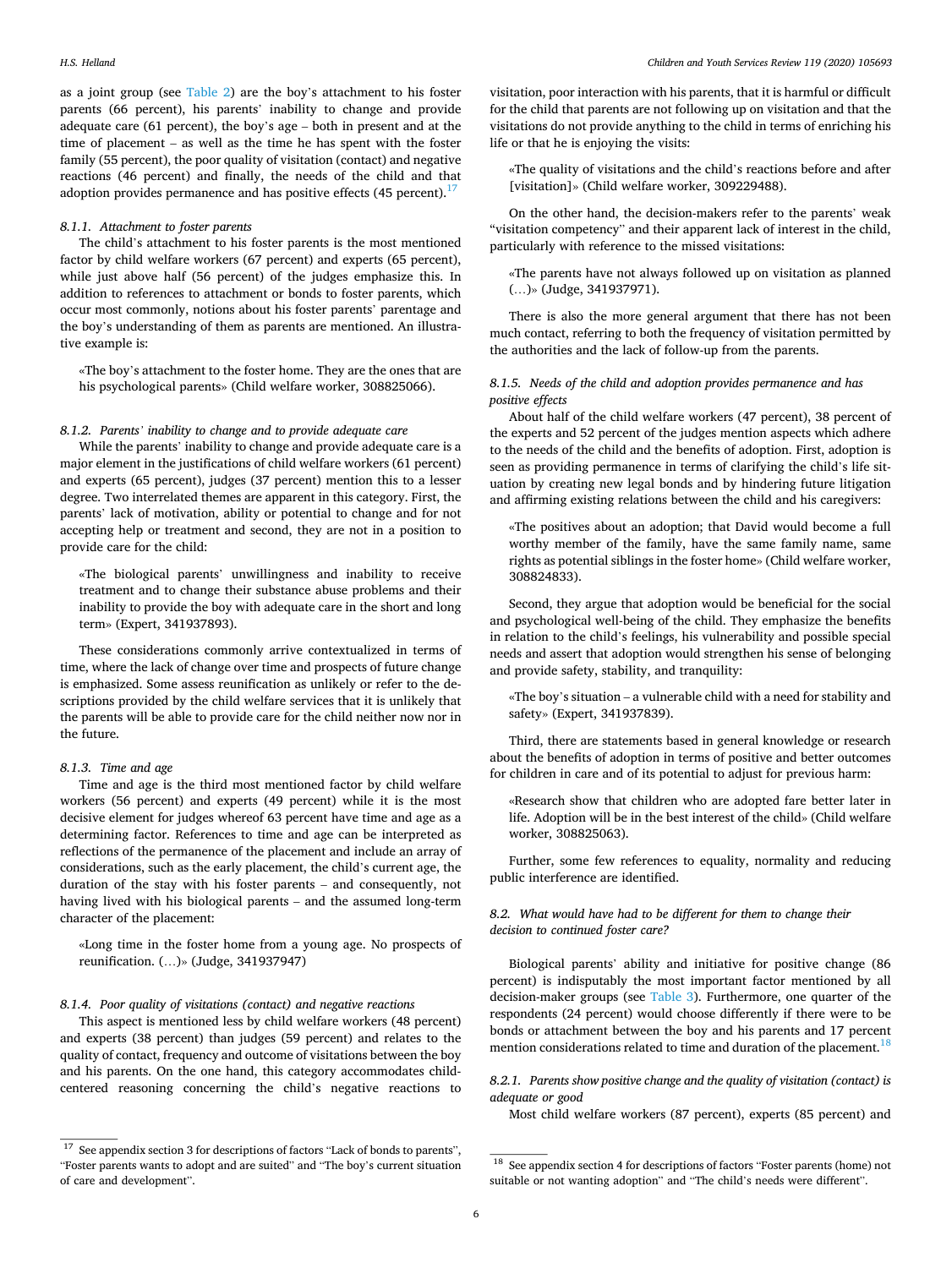#### <span id="page-6-0"></span>**Table 2**

Determining reasons for choosing adoption. Percentage of respondents with at least one mention of the following consideration, by decision-maker group. Number of respondents in parenthesis.

|                                                                              | <b>First line</b>                 | The County Board    |                     | Total               |
|------------------------------------------------------------------------------|-----------------------------------|---------------------|---------------------|---------------------|
|                                                                              | Child welfare workers $(n = 341)$ | Judges ( $n = 27$ ) | Experts $(n = 130)$ | Total ( $n = 498$ ) |
| Attachment to foster parents                                                 | 67% (230)                         | 56% (15)            | 65% (85)            | 66% (330)           |
| Parents' inability to change and to provide adequate care                    | 61\% (208)                        | 37% (10)            | 65% (84)            | 61% (302)           |
| Time and age                                                                 | 56% (192)                         | 63% (17)            | 49% (64)            | 55% (273)           |
| Poor quality of visitations (contact) and negative reactions                 | 48% (164)                         | 59% (16)            | 38% (49)            | 46% (229)           |
| Needs of the child and adoption provides permanence and has positive effects | 47% (159)                         | 52% (14)            | 38% (49)            | 45% (222)           |
| Lack of bonds to parents                                                     | 23% (80)                          | $30\%$ (8)          | 15% (20)            | 22% (108)           |
| Foster parents wants to adopt and are suited                                 | 14% (48)                          | $0\%$ (0)           | 9% (12)             | 12% (60)            |
| The boy's current situation of care and development                          | 7% (24)                           | $4\%$ (1)           | $5\%$ (6)           | 6% (31)             |

judges (88 percent) see parental change and better quality of visitations (contact) as something that could turn their decision. This category is layered as it includes two indistinguishable and partly interdependent considerations concerning parents' capabilities and proven ability to make changes to their life and to improve the quality and attendance to visitation. In sum, commitment and reformation are the key elements to understand what would make the decision-makers change their decision from adoption to continued foster care:

«That the parents addressed their own drug abuse, showed good interaction during visitation, were stable in their attendance [to visitation]». (Child welfare worker, 308824606).

They emphasize the parents' will and ability to demonstrate change or that they are motivated or willing to take measures to reform themselves, for example by accepting treatment for their problems or guidance from the CWS. In other words, if the prospects or potential for the parents to become good care givers were better and if they were able to demonstrate a positive development, this could change the decisionmakers' decision. Some also specify that the parents should receive help and guidance from the CWS in the process. A significant part of these depictions are related to visitation and 54 percent of the child welfare workers, 46 percent of the experts and 72 percent of judges mention aspects directly related to visitation:

«Parents are sober and manage to follow up on visitation. Treatment of addiction and mental illness». (Expert, 341937784).

The respondents argue that they would choose foster care instead of adoption if the parents were showing up to visitation and if the contact were more frequent. Furthermore, it mattered whether the parents would be able to improve their interaction with the child and carry out visitation that were beneficial to the child, or at least not harmful or

#### **Table 3**

Considerations that had to be different for the decision-makers to have chosen differently. Percentage of respondents with at least one mention of the following consideration, by decision-maker group. Number of respondents in parenthesis.

|                                                                                                   | <b>First line</b>                       | <b>The County Board</b> |                        | Total                   |
|---------------------------------------------------------------------------------------------------|-----------------------------------------|-------------------------|------------------------|-------------------------|
|                                                                                                   | Child welfare<br>workers $(n =$<br>307) | Judges<br>$(n = 25)$    | Experts<br>$(n = 110)$ | Total<br>$(n =$<br>442) |
| Parents show positive<br>change and the quality of<br>visitation (contact) is<br>adequate or good | 87% (267)                               | 88% (22)                | 85% (94)               | 86%<br>(382)            |
| There are bonds to parents                                                                        | 24% (75)                                | 28% (7)                 | 24% (26)               | 24%<br>(108)            |
| Time and duration of<br>placement                                                                 | 16% (48)                                | $20\%$ (5)              | 18% (20)               | 17%<br>(73)             |
| Foster parents (home) not<br>suitable or not wanting<br>adoption                                  | 13% (40)                                | 24% (6)                 | 11% (12)               | 13%<br>(58)             |
| The child's needs were<br>different                                                               | 10% (30)                                | 12% (3)                 | $1\%$ (1)              | 8% (34)                 |

negatively affecting the child. The latter point is important, as in one third of the child welfare workers' and experts', and half of the County Board members', mentions of visitation, the contact is not explicitly described in terms of having to be good, meaningful, developmentally supportive or positive for *the child*. Nor do they express as a necessity that the child has a need for or wants to meet his parents:

«[The parents] showed up for all visitations – That the boy did not have as many reactions». (Child welfare worker, 308824610).

#### *8.2.2. There are bonds to parents*

About one fourth of child welfare workers (24 percent), experts (24 percent) and judges (28 percent) say they would change their decision if the reality was that the child had a relation with or an attachment to his parents, or where the parents represented something significant and/or positive in the child's life.

«That the boy had an attachment to the parents. Now he knows of them» (Child welfare worker, 308824174).

#### *8.2.3. Time and duration of placement*

16 percent of child welfare workers, 18 percent of experts and one fifth of the judges (20 percent) mention considerations related to time and duration of the placement as factors that could change their decision. They refer to the timing of the decision and the duration of the placement by mentioning the age of the child at the present or at the time of the placement, and/or if the boy had been placed in the foster home at a later point.

«(…) if the boy had been considerably older and had lived with his parents longer» (Expert, 341937635)

#### **9. Discussion**

In this study, child welfare decision-makers' exercise of discretion when deciding upon a child's best interest is analyzed to find out which factors are important when child welfare decision-makers decide upon adoption, how these factors are balanced against each other and if there are differences between individual decision-makers and between decision-maker groups and levels in how they reason their choice.

The analysis shows that adoption is the preferred alternative for fouryear-old David. Some variance is located between decision-maker groups in how different factors are emphasized where child welfare workers and experts follow a similar pattern, and judges on several occasions diverge from the observed order. As expected, there is also variation within decision-maker groups. Nonetheless, the similarities are prevailing. There is agreement in the decision-makers' overall assessments and the support for adoption is high if certain conditions are present. While the formal structures such as legislation and policy clearly guide the best interest justifications, the similarities between groups in the discretionary application of the law in terms of weighting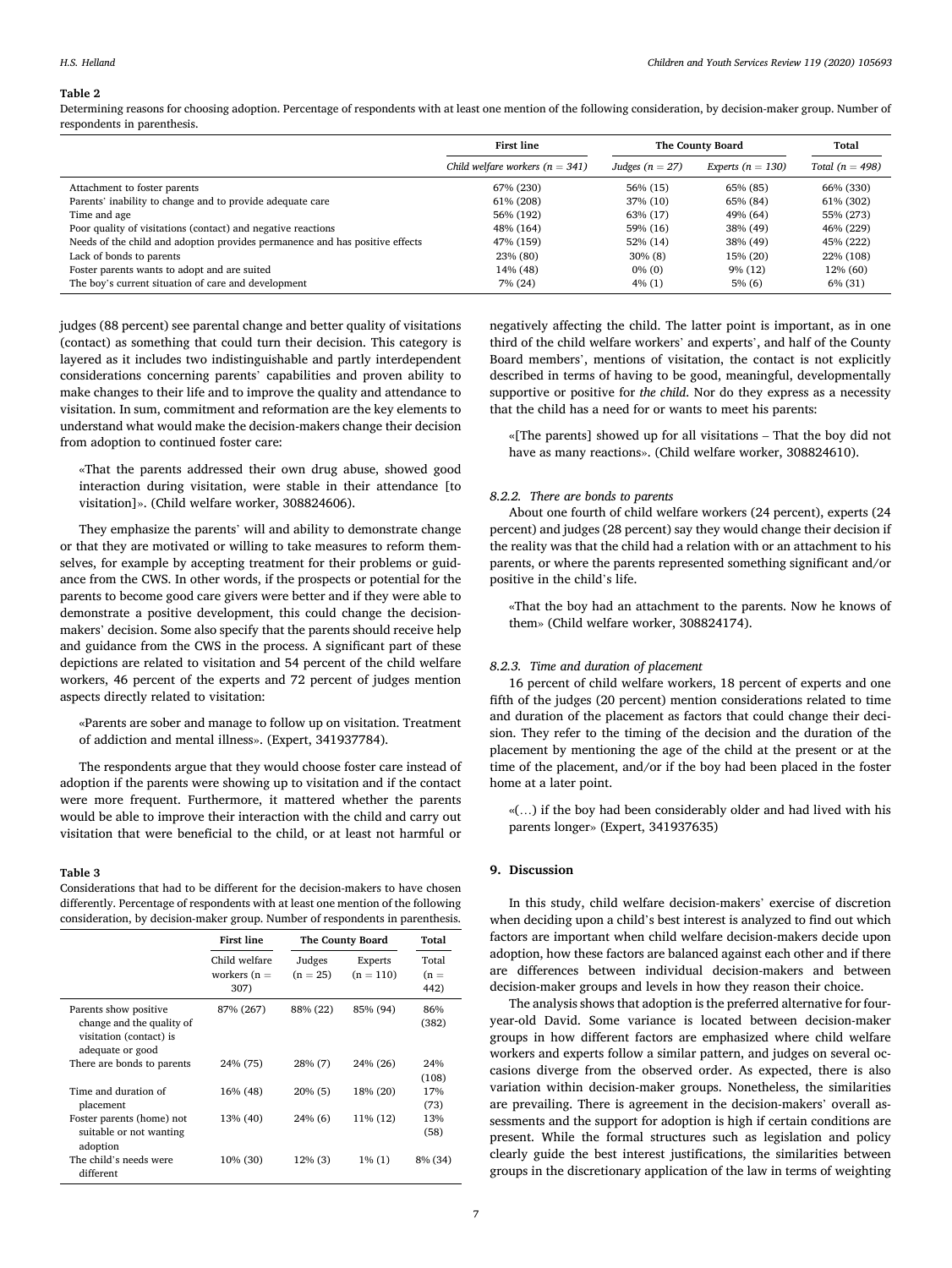imply that child welfare context and wider societal norms contribute to shape the exercise of discretion. This is in alignment with previous research from Norway that show high agreement between child welfare workers and judges (as well as the population) in assessments of what is a neglect case ([Berrick et al., 2020](#page-9-0)) and of what is an adoption case ([Helland and Skivenes, 2019\)](#page-10-0). The main features of the findings correspond with previous research on how Norwegian decision-makers reason adoption from care ([Skivenes and Tefre, 2012](#page-10-0)). A number of best interest elements emerge, and the child's attachment to his foster family, his parents' inability to change and to provide adequate care and the child's age, as well as the time and length of placement are the main reasons for choosing adoption. However, when collating the findings for how the decisions were justified with the factors that were found potent enough change a decision from adoption to continued foster care, the decision-makers' consensus is striking and it is evident that the decisive factors are parental capabilities and the quality of visitation between the child and his parents. The findings reveal that though attachment, isolated, is the most important factor in a decision, it is *not* in fact a pivotal reason for adoption. While the rationales behind the justifications for adoption were varied and largely child-centered, the considerations that embodied the power to transform a decision was mainly parent-oriented and focused entirely on the parents and/or the relationship the child has or could have with his parents. This mirrors the tension in modern child welfare law between family preservation and partnership with permanence planning for children in alternative care ([Parkinson, 2003\)](#page-10-0). It discloses a paradox within the discretionary process where foster family attachment and the permanence of the placement, deemed as the most important considerations in a decision on adoption, essentially become redundant in the occasion where changes in parental behaviour and the quality of visitation occurs or has the potential to occur. This will be discussed in further detail, but before we return to this matter, some of the observed differences and similarities in the decision-makers' reasoning require closer attention.

#### *9.1. Variances and similarities in discretionary assessments*

As expected, there is variance in how decision-makers justify their decision. First, there is variation within the three decision-making groups. A majority of the individual decision-makers agree upon the same set of determining factors, yet a considerable proportion of the decision-makers do not include certain factors in their reasoning. For example, while attachment was the most mentioned factor in favor of adoption by child welfare decision-makers, 33 percent of the individual decision-makers did not mention attachment as a reason. This could reflect different weighting of factors by professional judgment. It could also stem from the lack of clear policy and professional guidelines for decision-making, and insecurity about what is considered good reasons for recommending or deciding on an adoption ([Skivenes and Tefre,](#page-10-0)  [2012\)](#page-10-0). Variation could also be attributed to the decision-makers' personal values and convictions [\(Wallander and Blomqvist, 2005; Terum,](#page-11-0)  Torsvik, and Ø[verbye, 2017; Arad-Davidzon and Benbenishty, 2008](#page-11-0)) or stem from individual characteristics such as work experience and age ([Berrick et al., 2017](#page-9-0)) but the extent of such influence is not known as it is not controlled for in the analysis. Second, there is variation between the three decision-making groups. The differences are mainly between different professional decision-maker groups rather than decisionmaking levels as the divergence is generally starker between experts and judges (the County Board members) than that between child welfare workers and experts, and those between child welfare workers and judges. The diversity of the experts' professional backgrounds complicates interpretation of this finding. As previously mentioned, a quarter of the experts included in this study are either social workers, child welfare workers or child welfare officers. A proportion of this group is thus positioned closer professionally to the child welfare worker respondent group than to the judges, something that may explain some of the convergence between experts and child welfare workers.

While attachment, followed by parents' inability to change and to provide adequate care, is the most important considerations for child welfare workers and experts, time and age are mentioned most often by judges, followed by poor quality of visitation (contact) and the child's negative reactions. There are no timelines given for when adoption can and should be decided upon in the Norwegian system [\(Helland and](#page-10-0)  [Skivenes, 2019;](#page-10-0) cf. [Fenton-Glynn, 2016](#page-9-0)), but determining the permanence of a placement is of vital importance to establish the legality of a non-reversible and permanent measure such as adoption. This could elucidate why judges emphasize this as strongly (see e.g. [Breen et al.,](#page-9-0)  [2020\)](#page-9-0). According to Breen and colleagues (2020), time is also essential for the ECtHR when they assess the stability of a placement and in [R. and](#page-10-0)  [H. v. UK \(2011\)](#page-10-0) the court emphasize that:

"when a considerable period of time has passed since a child was originally taken into public care, the interest of a child not to have his or her *de facto* family situation changed again may override the interests of the parents to have their family reunited …" (para. 88).

The authors of this study analyzed all the ECtHR's judgments on adoption from care and discover that the court finds a considerable period of time to be somewhere between three and four years [\(Breen](#page-9-0)  [et al., 2020\)](#page-9-0), leaving David's placement well within the scope of what is considered as considerable time in care. If we were to accept the assertion that law has an inherent unwillingness to hold ambiguous information ([Weinstein, 1997](#page-11-0)), one could also speculate that the unambiguity of time and age is appealing to legal decision-makers and that it compensates for the lack of clear rules that facilitate for subsumption. Furthermore, concerns about parental capability and contact are strongly interconnected. The judges' comparatively lower focus on parents' inability to change and to provide adequate care should thus be interpreted in light of their comparatively higher focus on the quality of visitation and the negative reactions of the child. The reason why legal decision-makers emphasize this more strongly could be traced to the instrumental method of legal decision-making as broadly informed by principles based on case law (Schön, 1983). In Norwegian and international case law, visitation (contact) is traditionally given a great deal of attention and due weight (see e.g. [Prop. 7 L \(2009](#page-10-0)–2010), 2009).

#### *9.2. Discretion and the weight of parental capability*

Legally, the decision-makers' discretion is constrained by the fact that either attachment or parental inability to provide care must be proven in order to consent to adoption. When analyzing all decisions made on adoption in the County Board in 2016 ( $N = 59$ ), Helland and [Nygård \(2021\)](#page-10-0) furthermore found that attachment was an important consideration in the County Boards' best interest assessment. The emphasis these concerns are given is thus not surprising. The decision-makers' initial focus on attachment, together with their general concern with time and permanence, should be understood in connection with the stability principle in the child welfare system ([Kilkelly, 2017](#page-10-0)). Here, children's interests in stable and continuous relationships to adults and other important persons and surroundings are to be promoted in assessments and decisions concerning them ([Barne-, ungdoms- og fam](#page-9-0)[iliedirektoratet, 2019\)](#page-9-0) and the decision-makers reasoning is assumed to be a reflection of professional knowledge on children's attachment relationships, as its importance for children's development and well-being is well-established scientific knowledge [\(Rasmussen et al., 2019; Sroufe,](#page-10-0)   $2005$ <sup>19</sup>. [Skivenes and Tefre \(2012\)](#page-10-0) suggested that the emphasis on attachment in adoption assessments could reflect the child-centric orientation of the Norwegian child welfare system. This may well be the case, yet what the present study shows is that parental capabilities

<sup>&</sup>lt;sup>19</sup> The usage of methods and interpretations of such relations, however, are not agreed upon.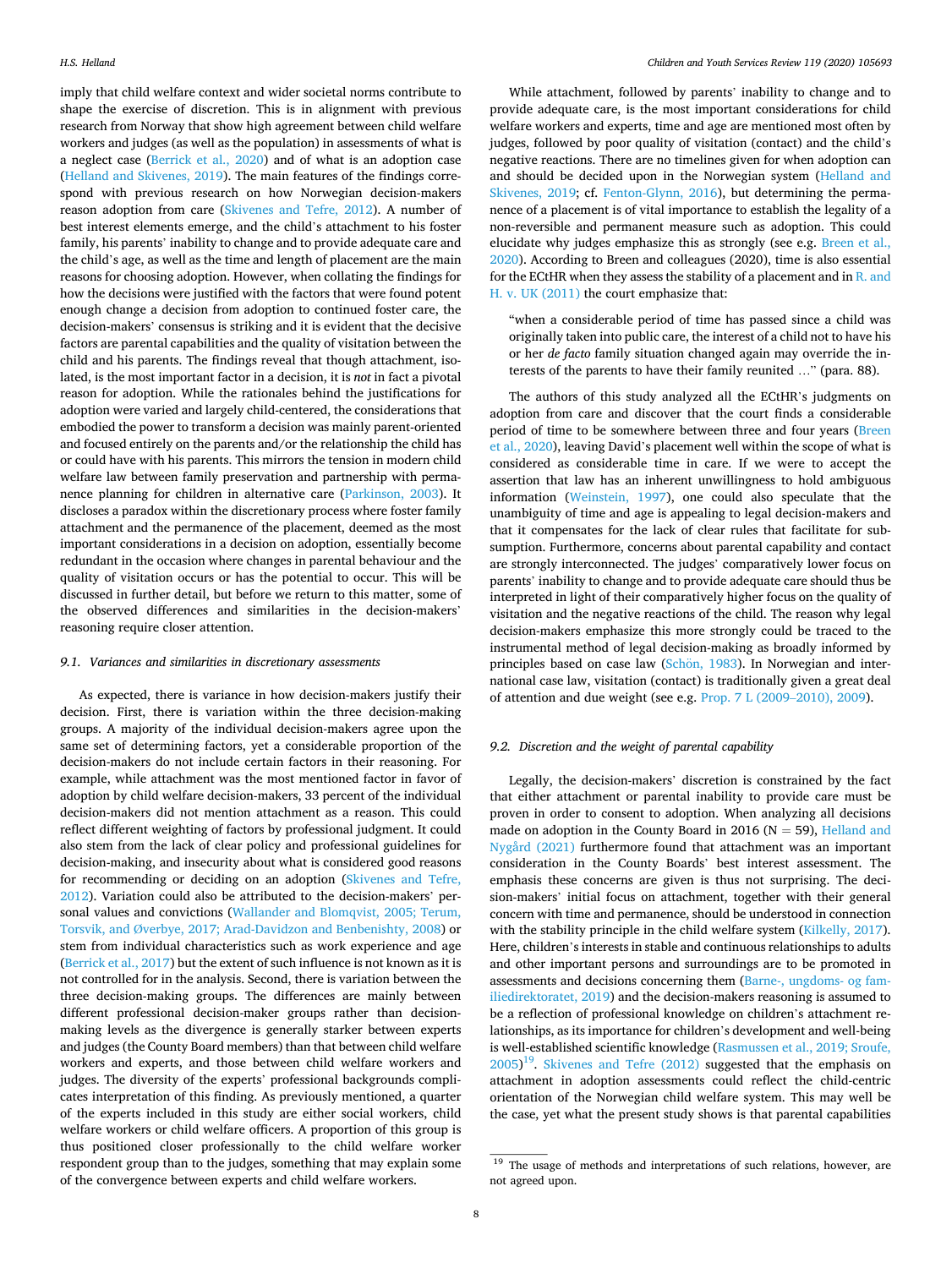(including visitation quality) is not only highly important in the justifications for adoption, it is also the factor that holds virtually sole transformative power, indicating that there must be more to the story. The research review demonstrated that parental behavior and qualities commonly feature in justifications for and against adoption. It was the most frequently mentioned reason for adoption by Norwegian decision makers in Skivenes and Tefre's study from 2012 and in [DeRoma and](#page-9-0)  colleagues' [study from 2006](#page-9-0) parental motivation was found to be the second most important factor in decision-making regarding the removal of children. In [Dingwall, Eekelaar and Murray](#page-9-0)'s (2014 [1983]) seminal work *The Protection of Children: State Intervention and Family Life*, the ascription of moral characteristics to parents was revealed to be a central feature of the practices of child protection workers. They also proposed that the threshold for legal intervention was considered met if parental incorrigibility could be proven [\(Kettle and Jackson, 2017](#page-10-0)). When determining whether a placement is considered permanent or not, section 4–20 allows decision-makers to bypass a conclusion on parental capabilities by a discretionary assessment of the individual case and permits them to make the decision based on attachment alone [\(Lindboe,](#page-10-0)  [2011\)](#page-10-0). Even so, the best interest conclusion appears to be dependent on parents that are permanently unable to provide proper care. This points to a discretionary practice where a decision on adoption is reliant on both attachment *and* parental capability, yet with the latter as the factor that tips the scale. It is thus obvious that the commitment and reformation of the parents and their relationship with the child is a, or maybe *the,* decisive best interest consideration. This raises an interesting question: do decision-makers find it controversial or challenging to conclude that adoption is in the best interest of the child if parents' current and/or future parental capability is considered adequate? Or similarly when parents' predicted capabilities are unclear? If so, this could indicate that decision-makers are safeguarding their decision by holding that both attachment and parental inability to provide care must be proven for them to opt for adoption.

#### *9.3. Liberal ideals and thresholds for intervention*

From the perspective of the child, the balancing of considerations essentially becomes a matter of weighting the child's right to a legally established biological family relation and the right to a de facto family life. It is apparent still, that the emphasis on parents' capabilities and ability to change signals that the protection of parents' right to maintain parental responsibility over their biological child is strong, and that legal relations and biology are normatively powerful sentiments that influence decision-makers discretion at the point of tipping the scale in a balancing exercise [\(Dingwall, Eekelaar, and Murray, 2014; Ward,](#page-9-0)  [Brown, and Westlake, 2012; Ward, Brown, and Hyde-Dryden, 2014;](#page-9-0)  [Young, 2012](#page-9-0)). Their focus on visitation indicate that the biological principle in both its 'weak' and 'legal' form, expressed through the valuing of contact (weak) and legal bonds (legal) [\(Skivenes 2002\)](#page-10-0) holds a particular strong position in adoption decision-making. From this it becomes apparent that the guiding principles of the law, especially the biological principle and the principle of the least intrusive measure, are strongly contributing to shape justifications for and against adoption. Both principles facilitate for decision-making by what [Dingwall, Eeke](#page-9-0)[laar and Murray \(2014 \[1983\]\)](#page-9-0) have termed "the rule of optimism". The rule applies as a practical solution to the child welfare systems' inherent task of balancing the respect for family autonomy and parental liberty with the demand to protect the needs and welfare of children – the 'dilemma of liberalism' – where staff become required to think the best of parents [\(Dingwall, Eekelaar, and Murray, 2014 \[1983\]](#page-9-0)). Because operational rules for decision-making are not possible in child welfare, additional assessments of parents' moral character and parental responsibility is applied to determine if a case meets the legal threshold for intervention based on ideas of deviance, assessments that according to Dingwall and his colleagues can be neutralized by cultural relativism and the idea of 'natural love' ([Kettle and Jackson, 2017; Dingwall,](#page-10-0) 

[Eekelaar, and Murray, 2014 \[1983\]](#page-10-0)). In other words, concluding that the threshold for intervention is met becomes harder once deviance cannot (longer) be proven. This can be related further to features of the Norwegian child welfare system. Typically, Norwegian child welfare practice is characterized as influenced by the principle of *positive liberty* – to optimize the capabilities and opportunities of citizens [\(Berrick and](#page-9-0)  [Skivenes, submitted for publication](#page-9-0)) and the parent-oriented focus of the pivotal factors could reflect the family-service-oriented function of the Norwegian child welfare system (Burns, Pösö, and Skivenes, 2017; [Skivenes, 2011](#page-9-0)) where cooperation with parents and their abilities to rehabilitate and improve their parenting skills is valued in order to secure the interests of children. At the same time, we cannot exclude the possibility that the reluctance to go for adoption if parents commit and reform may also have been influenced by a protection of parental rights from the perspective of *negative liberty* – to be protected from outside interference [\(Holland and Scourfield, 2004\)](#page-10-0) – inherent in among other ECtHR (Article 8) and [The Norwegian Constitution \(Article 102, cf. 104\)](#page-11-0)  ([NOU, 2016](#page-10-0)) on the right to protection of family life. Alongside the best interest standard, interventions in child protection are often legitimated through the activation of some form of the 'harm principle' [\(Berrick and](#page-9-0)  [Skivenes, submitted for publication\)](#page-9-0), entailing that individuals' freedom can only be restricted if there is danger of harm to others ([Mill, 1859](#page-10-0)). Though not particularly characteristic of the Norwegian child welfare system, the harm principle appears to serve as a threshold for intervention for decision-makers. Believing that parents will not exercise their parental rights in harmful ways could mediate the assessment of risk of harm to the child. Intervening with the parents' parental rights may thus appear as less legitimate and necessary.

## **10. Concluding remarks**

From the discretionary exercise child welfare decision-makers carried out when posed with the vignette about David, we see the reflections of a practice where support for adoption is ultimately dependent on the weighting of two decisive norms: the right to biological family life and the right to a de facto family life. The consistency in how these elements are emphasized and balanced indicate that, within the space of discretion, there is a hierarchy of norms and standards guiding the discretionary application of the law on adoption in decisionmaking. Though one cannot claim that the decision-makers' reactions to the vignette are necessarily representative of real-life actions, their responses suggest that adoption is understood as the appropriate choice for a child whose attachment is to his or her foster parents. It is nonetheless clear that the legal bonds between the child and his or her parents and the value of parent-child contact tips the scale in disfavor of adoption if parents are able to reform and commit to change. While the uniformity in attitudes do create some form of predictability, what appear as near standardized judgment may indicate that ideology is a force that governs discretion, and the legitimacy of the reasoning can be questioned. Adjusting the law and enforcing 'practice produced' criteria for decision-making challenge the legal structures that constrain discretion in the sense that decision-makers construct their own informal standards to accommodate contradicting expectations. The pivotal weight given to parental capabilities and commitment furthermore suggests that the law is a step ahead of practice. While the childcentered elements of the law are welcomed by decision-makers, they are difficult to implement due to the normative conflicts that arise, conflicts that appear to be enhanced by the contradictory forces of the law's guiding principles. This calls for both structural and epistemic measures of accountability to guide decision-making behavior and improve the quality of discretionary reasoning ([Molander, Grimen, and](#page-10-0)  [Eriksen, 2012](#page-10-0)).

To further understand and improve decision-making, we need more research that 1) explores the attitudes and practices of decision-makers and aims to unbox the mechanisms that allow for and guide discretionary practices in decisions on adoption and 2) that address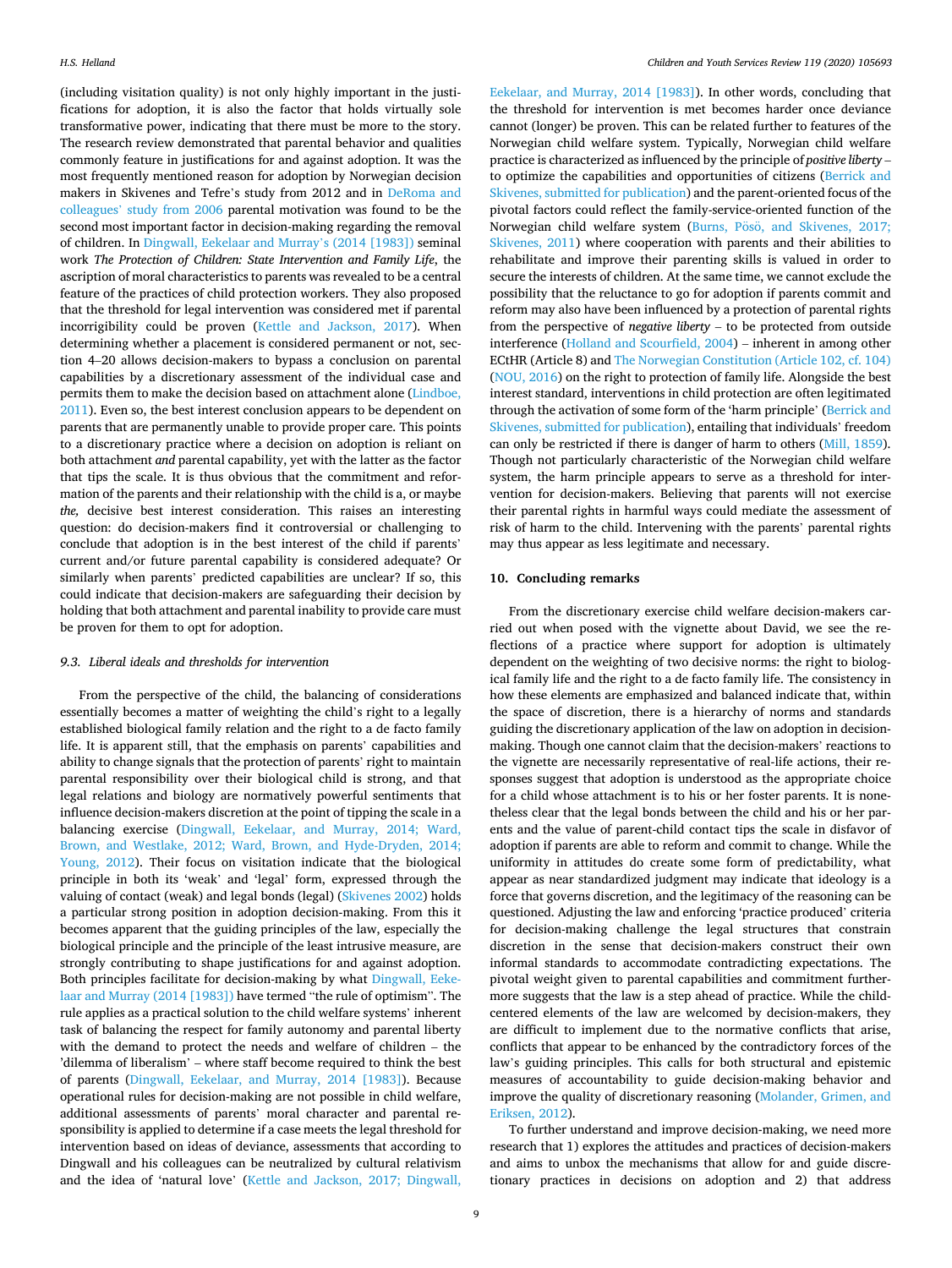*Children and Youth Services Review 119 (2020) 105693*

<span id="page-9-0"></span>professional decision-makers interpretations of the law and the best interest of the child and how this coincides with popular opinion and policy. This could be achieved through, inter alia, studies of court judgments and by investigating actual decision-making processes at the street-level.

# **Funding**

This work has received funding from the Research Council of Norway under the Independent Projects – Humanities and Social Science program (grant no. 262773) and The Norwegian Directorate for Children, Youth and Family Affairs.

# **CRediT authorship contribution statement**

**Hege Stein Helland:** Conceptualization, Methodology, Software, Validation, Formal analysis, Investigation, Resources, Data curation, Writing - original draft, Writing - review & editing, Visualization, Project administration.

## **Declaration of competing interest**

The author declare that they have no known competing financial interests or personal relationships that could have appeared to influence the work reported in this paper.

# **Acknowledgments**

My utmost gratitude to my supervisor Professor Marit Skivenes for all her invaluable support and feedback, and to my co-supervisor Professor Jill Berrick for reading and commenting on the manuscript on several occasions. Thanks also to my fellow PhD candidates and colleagues at the Centre for Research on Discretion and Paternalism (UiB). The manuscript has been presented at seminars at the University of Bergen.

#### **Appendix A. Supplementary material**

Supplementary data to this article can be found online at [https://doi.](https://doi.org/10.1016/j.childyouth.2020.105693)  [org/10.1016/j.childyouth.2020.105693](https://doi.org/10.1016/j.childyouth.2020.105693).

#### **References**

Adoption Act. 2017. Act of 16 June 2017 No. 48 relating to adoption.

Alexy, R. (1989). *[A Theory of Legal Argumentation: The Theory of Rational Discourse as](http://refhub.elsevier.com/S0190-7409(20)32116-2/h0010) Theory of Legal Justification*[. Oxford: Oxford University Press.](http://refhub.elsevier.com/S0190-7409(20)32116-2/h0010) Arad-Davidzon, B., & Benbenishty, R. (2008). The Role of workers' attitudes and parent

- and child wishes in child protection workers' assessments and recommendation regarding removal and reunification. *Children and Youth Services Review, 30*(1), 107–121. <https://doi.org/10.1016/j.childyouth.2007.07.003>
- Archard, D., & Skivenes, M. (2010). Deciding best interests: General principles and the cases of Norway and the UK. *Journal of Children's Services, 5*(4), 43–54. [https://doi.](https://doi.org/10.5042/jcs.2010.0695)  [org/10.5042/jcs.2010.0695](https://doi.org/10.5042/jcs.2010.0695)
- Artis, J. E. (2004). Judging the best interests of the child: Judges' accounts of the tender years doctrine. *Law & Society Review, 38*(4), 769–806. [https://doi.org/10.1111/](https://doi.org/10.1111/j.0023-9216.2004.00066.x)  [j.0023-9216.2004.00066.x](https://doi.org/10.1111/j.0023-9216.2004.00066.x)
- Aune v. Norway. 2010. Judgment from the European Court of Human Rights. Australian Institute of Health and Welfare. 2017. Adoptions Australia 2016-2017. Available from: [https://www.aihw.gov.au/getmedia/4b533699-e466-42aa-b65c-9](https://www.aihw.gov.au/getmedia/4b533699-e466-42aa-b65c-9815aeaa82df/aihw-cws-61.pdf.aspx?inline=true)  [815aeaa82df/aihw-cws-61.pdf.aspx?inline](https://www.aihw.gov.au/getmedia/4b533699-e466-42aa-b65c-9815aeaa82df/aihw-cws-61.pdf.aspx?inline=true)=true.
- Backe-Hansen, Elisabeth, Christian Madsen, Lars Bjarne Kristofersen, and Bjørn Hvinden. 2014. "Barnevern i Norge 1990-2010: En longitudinell studie." NOVA Rapport 9/14. Oslo: Velferdsforskningsinstituttet NOVA. https://doi.org/10.7577/ nova/rapporter/2014/9.
- Banach, M. (1998). The best interests of the child: decision-making factors. *Families in Society: The Journal of Contemporary Social Services, 79*(3), 331–340. [https://doi.org/](https://doi.org/10.1606/1044-3894.992)  [10.1606/1044-3894.992](https://doi.org/10.1606/1044-3894.992)
- Barne-, ungdoms- og familiedirektoratet. 2019. "Saksbehandlingsrundskrivet" Available from: https://bufdir.no/Barnevern/Fagstotte/saksbehandlingsrundskrivet/.
- [Barter, C., & Renold, E. \(2000\).](http://refhub.elsevier.com/S0190-7409(20)32116-2/h0055) "I want to tell you a story": Exploring the application of [vignettes in qualitative research with children and young people.](http://refhub.elsevier.com/S0190-7409(20)32116-2/h0055) *International [Journal of Social Research Methodology, 3](http://refhub.elsevier.com/S0190-7409(20)32116-2/h0055)*, 307–323.
- Benbenishty, R., Davidson-Arad, B., López, Mónica, Devaney, J., Spratt, T., Koopmans, C., et al. (2015). Decision making in child protection: An international

comparative study on maltreatment substantiation, risk assessment and interventions recommendations, and the role of professionals' child welfare Attitudes. *Child Abuse & Neglect, Decision-Making and Judgments in Child Maltreatment Prevention and Response, 49*, 63–75.<https://doi.org/10.1016/j.chiabu.2015.03.015>

- Ben-David, V. (2016). Court considerations in the termination of parental rights: A comprehensive analysis of Israeli court decisions. *Family Court Review, 54*(4), 591–602. <https://doi.org/10.1111/fcre.12245>
- Berrick, J. D., Dickens, J., Pösö, T., & Skivenes, M. (2015). Children's involvement in care order decision-making: A cross-country analysis. *Child Abuse & Neglect, 49*, 128–141. <https://doi.org/10.1016/j.chiabu.2015.07.001>
- Berrick, J. D., Dickens, J., Pösö, T., & Skivenes, M. (2017). A cross-country comparison of child welfare systems and workers' responses to children appearing to be at risk or in need of help. *Child Abuse Review, 26*(4), 305–319.<https://doi.org/10.1002/car.2485>
- Berrick, J. D., Dickens, J., Pösö, T., & Skivenes, M. (2020). Are child protection workers [and judges in alignment with citizens when considering interventions into a family?](http://refhub.elsevier.com/S0190-7409(20)32116-2/h0080)  [A cross-country study of four Jurisdictions.](http://refhub.elsevier.com/S0190-7409(20)32116-2/h0080) *Child and Youth Services Review*.
- Berrick, J. D., & Skivenes, M. (n.d.). Parental Freedom in the Context of Risk to the Child: Citizens' views of child protection and the state in the U.S and Norway. *Journal of Social Policy*. Submitted for publication.
- Biland, Émilie, & Steinmetz, Hélène (2017). Are judges street-level bureaucrats? Evidence from French and Canadian family courts. *Law & Social Inquiry, 42*(2), 298–324. <https://doi.org/10.1111/lsi.12251>
- Breen, Clarie, Jenny Krutzinna, Katre Luhamaa, and Marit Skivenes. 2020. "Family Life for Children in State Care: An Analysis of the European Court of Human Rights' Reasoning on Adoption Without Consent." The International Journal of Children's Rights:1–33. https://doi.org/10.1163/15718182-28040001.
- Brown, A., Waters, C., & Shelton, K. (2017). A Systematic review of the school performance and behavioural and emotional adjustments of children adopted from care. *Adoption & Fostering, 41*(4), 346–368. [https://doi.org/10.1177/](https://doi.org/10.1177/0308575917731064) [0308575917731064](https://doi.org/10.1177/0308575917731064)
- Burns, K., Pösö, T., & Skivenes, M. (Eds.). (2017). *[Child Welfare Removals by the State](http://refhub.elsevier.com/S0190-7409(20)32116-2/h0100)*. [New York: Oxford University Press.](http://refhub.elsevier.com/S0190-7409(20)32116-2/h0100)
- Butlinski, A., Rowe, H., Goddard, C., & Freezer, N. (2017). The adoption of children from out-of-home care: The understandings of key decision makers in Victoria, Australia. *Child Abuse & Neglect, 72*, 120–130. <https://doi.org/10.1016/j.chiabu.2017.07.011>
- Carnochan, S., Taylor, S., Abramson-Madden, A., Han, M., Rashid, S., Maney, J., et al. (2006). Child welfare and the courts. *Journal of Public Child Welfare, 1*(1), 117–136. [https://doi.org/10.1300/J479v01n01\\_06](https://doi.org/10.1300/J479v01n01_06)
- Child Welfare Act. 1992. The Act of 17 July 1992 No. 100 Relating to Child Welfare Services.
- Christoffersen, Mogens Nygaard, I. Hammen, K. R. Andersen, and N. Jeldtoft. 2007. Adoption som indsats: en systematisk gennemgang af udenlandske erfaringer. SFI-Rapporter 07:32. København: SFI-Det nationale forskningscenter for velfærd.
- County Social Welfare Board. 2016. "Kriterier for å vurdere kompetanse ved oppnevning som fagkyndig medlem i fylkesnemndene for barnevern og sosiale saker". Oslo: Barne- og likestillingsdepartmentet.
- Convention on the Rights of Children (UNCRC) (1989). Convention on the rights of children, United Nations human rights. http://www.ohchr.org/en/ professionalinterest/pages/crc.aspx.
- DeRoma, V. M., Kessler, M. L., McDaniel, R., & Soto, C. M. (2006). Important risk factors in home-removal decisions: social caseworker perceptions. *Child and Adolescent Social Work Journal, 23*(3), 263–277. <https://doi.org/10.1007/s10560-006-0047-8>
- [Dingwall, R., Eekelaar, J., & Murray, T. \(2014 \[1983\].\).](http://refhub.elsevier.com/S0190-7409(20)32116-2/h0140) *The Protection of Children: State Intervention and Family Life. Second*[. New Orleans: Quid Pro Quo Books](http://refhub.elsevier.com/S0190-7409(20)32116-2/h0140).
- [Dworkin, R. \(1967\). The Model of Rules.](http://refhub.elsevier.com/S0190-7409(20)32116-2/h0145) *The University of Chicago Law Review, 35*(14), [34.](http://refhub.elsevier.com/S0190-7409(20)32116-2/h0145)
- Elster, J. (1989). *[Solomonic Judgements: Studies in the Limitation of Rationality](http://refhub.elsevier.com/S0190-7409(20)32116-2/h0150)*. Cambridge [University Press](http://refhub.elsevier.com/S0190-7409(20)32116-2/h0150).
- European Convention for the Protection of Human Rights and Fundamental Freedoms. 1950. The European Court of Human Rights. Strasbourg: Council of Europe.
- [Evans, T., & Hupe, P. \(2020\). Perspectives on Discretion: An Introduction. In T. Evans, &](http://refhub.elsevier.com/S0190-7409(20)32116-2/h0160)  P. L. Hupe (Eds.), *[Discretion and the Quest for Controlled Freedom](http://refhub.elsevier.com/S0190-7409(20)32116-2/h0160)* (pp. 113–119). [Basingstoke: Palgrave Macmillan](http://refhub.elsevier.com/S0190-7409(20)32116-2/h0160).

[Feldman, M. \(1992\). Social Limits to Discretion: An Organizational Perspective. In](http://refhub.elsevier.com/S0190-7409(20)32116-2/h0165)  K. Hawkins (Ed.), *The Uses of Discretion* (pp. 163–[184\). Oxford: Clarendon Press.](http://refhub.elsevier.com/S0190-7409(20)32116-2/h0165)

- Fenton-Glynn, C. (2015). *Adoption without Consent*[. Strasbourg: European Parliament](http://refhub.elsevier.com/S0190-7409(20)32116-2/h0170). Fenton-Glynn, C. (2016). *[Adoption without Consent Update 2016](http://refhub.elsevier.com/S0190-7409(20)32116-2/h0175)*. Strasbourg: European [Parliament](http://refhub.elsevier.com/S0190-7409(20)32116-2/h0175).
- [Feteris, E., & Kloosterhuis, H. \(2009\). The analysis and evaluation of legal](http://refhub.elsevier.com/S0190-7409(20)32116-2/h0180)  [argumentation: Approaches from legal theory and argumentation theory.](http://refhub.elsevier.com/S0190-7409(20)32116-2/h0180) *Studies in [Logic, Grammar and Rhetoric, 16](http://refhub.elsevier.com/S0190-7409(20)32116-2/h0180)*(29), 307–331.
- Finch, J. (1987). The vignette technique in survey research. *Sociology, 21*(1), 105–114. <https://doi.org/10.1177/0038038587021001008>
- [Freeman, M. D. A. \(2007\). Article 3: The Best Interests of the Child.](http://refhub.elsevier.com/S0190-7409(20)32116-2/h0190) *Commentary on the [United Nations Convention on the Rights of the Child, 3](http://refhub.elsevier.com/S0190-7409(20)32116-2/h0190)*.
- Gambrill, E. D. (2005). Decision making in child welfare: Errors and their context. *Children and Youth Services Review, 4*(27), 347–352. [https://doi.org/10.1016/j.](https://doi.org/10.1016/j.childyouth.2004.12.005)  [childyouth.2004.12.005](https://doi.org/10.1016/j.childyouth.2004.12.005)
- Gerdts-Andresen, Tina. 2020. "Fastsettelse av samvær ved omsorgsovertakelse." Kritisk juss 51 (02): 125–53. https://doi.org/10.18261/issn.2387-4546-2020-02-05.
- [Goodin, R. E. \(1986\). Welfare, Rights and Discretion.](http://refhub.elsevier.com/S0190-7409(20)32116-2/h0205) *Oxford J. Legal Stud., 6*, 232. Gording-Stang, E. (2018). Emergency placements: Human rights limits and lessons. *Human Rights in Child Protection, 147*–*65*. [https://doi.org/10.1007/978-3-319-](https://doi.org/10.1007/978-3-319-94800-3_8)  [94800-3\\_8](https://doi.org/10.1007/978-3-319-94800-3_8)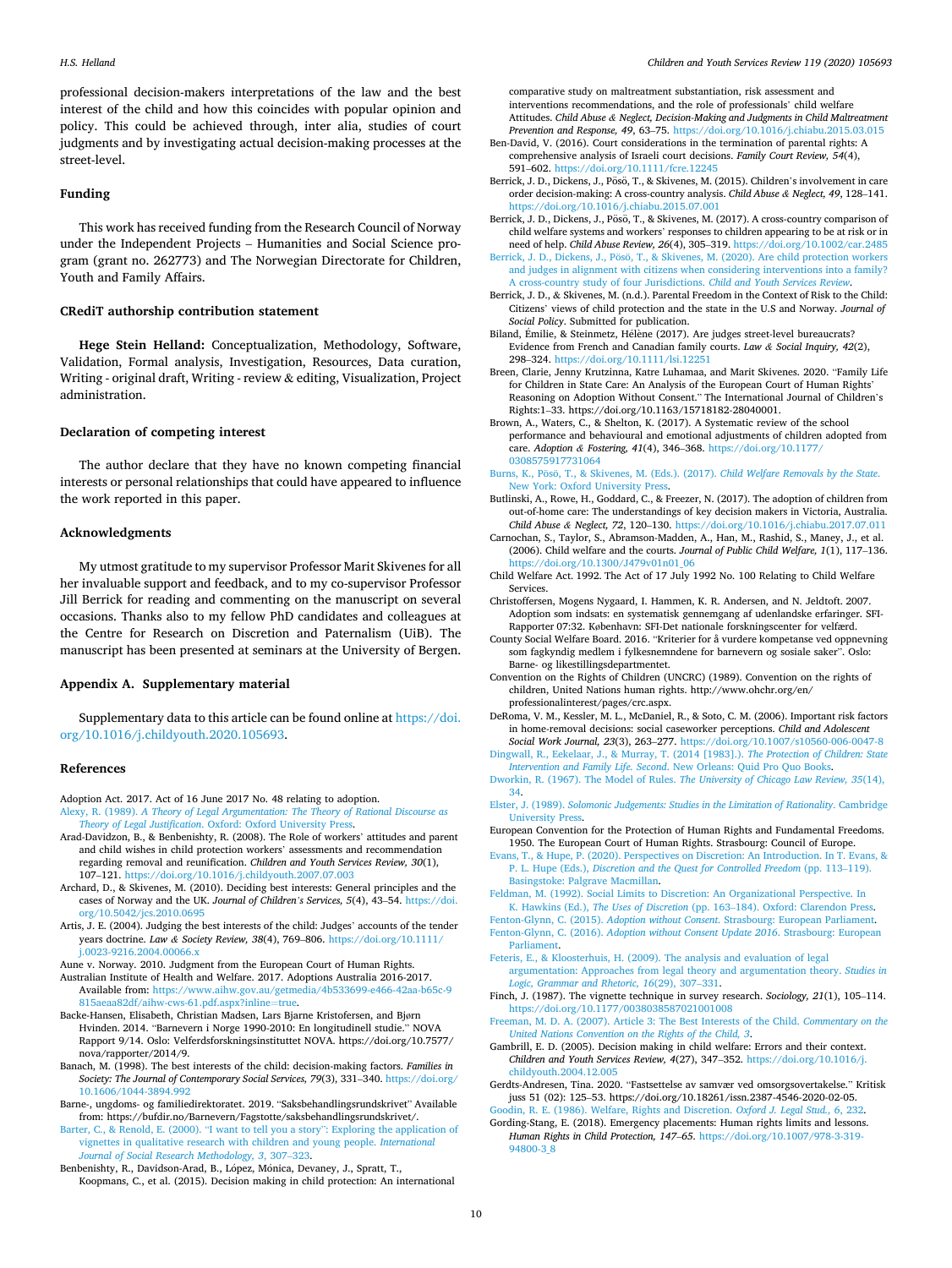- <span id="page-10-0"></span>Habermas, Jürgen. 1996. Between Facts and Norms: Contributions to a Discourse Theory of Law and Democracy. Translated by William Rehg. Cambridge, Mass.: The MIT Press.
- Handler, J. F. (1986). *[The Conditions of Discretion: Autonomy, Community, Bureaucracy](http://refhub.elsevier.com/S0190-7409(20)32116-2/h0225)*. [New York: Russell Sage Foundation.](http://refhub.elsevier.com/S0190-7409(20)32116-2/h0225)
- [Hawkins, K. \(Ed.\). \(1992\).](http://refhub.elsevier.com/S0190-7409(20)32116-2/h0230) *The Uses of Discretion*. Oxford: Clarendon Press.
- [Hawkins, K. \(2003\). Order, Rationality and Silence: Some Reflections on Criminal Justice](http://refhub.elsevier.com/S0190-7409(20)32116-2/h0235)  [Decision-Making. In L. Gelsthorpe, & N. Padfield \(Eds.\),](http://refhub.elsevier.com/S0190-7409(20)32116-2/h0235) *Exercising Discretion* (pp. 186–[220\). New York: Routledge](http://refhub.elsevier.com/S0190-7409(20)32116-2/h0235).
- [Helland, H. S., & Nygård, S. H. \(2021\). Understanding attachment in decisions on](http://refhub.elsevier.com/S0190-7409(20)32116-2/optoyT8FhuIr1) [adoption from care in Norway. In T. Pos](http://refhub.elsevier.com/S0190-7409(20)32116-2/optoyT8FhuIr1)o, M. Skivenes, & J. Thoburn (Eds.), *[Adoptions from Care: International Perspectives on Children](http://refhub.elsevier.com/S0190-7409(20)32116-2/optoyT8FhuIr1)'s Rights, Family Preservation and State Intervention*[. Bristol: Policy Press. In press.](http://refhub.elsevier.com/S0190-7409(20)32116-2/optoyT8FhuIr1)
- Helland, H. S., Pedersen, S. H., & Skivenes, M. (2020). Adopsjon eller offentlig omsorg? En studie av befolkningens syn på adopsjon som tiltak i barnevernet. *Tidsskrift for samfunnsforskning, 61*(2), 124–139. [https://doi.org/10.18261/issn.1504-291X-](https://doi.org/10.18261/issn.1504-291X-2020-02-02)[2020-02-02](https://doi.org/10.18261/issn.1504-291X-2020-02-02)
- [Helland, H. S., & Skivenes, M. \(2019\).](http://refhub.elsevier.com/S0190-7409(20)32116-2/h0240) *Adopsjon som barneverntiltak*. Bergen: Centre for [Research on Discretion and Paternalism.](http://refhub.elsevier.com/S0190-7409(20)32116-2/h0240)
- Hjern, A., Vinnerljung, B., & Brännström, L. (2019). Outcomes in adulthood of adoption [after long-term foster care: A sibling study.](http://refhub.elsevier.com/S0190-7409(20)32116-2/h0245) *Developmental Child Welfare, 1*(1), 61–75.
- Holland, S., & Scourfield, J. (2004). Liberty and respect in child protection. *The British Journal of Social Work, 34*(1), 21–36. <https://doi.org/10.1093/bjsw/bch003>
- James, A., & Prout, A. (1997). *[Constructing and reconstructing childhood: Contemporary](http://refhub.elsevier.com/S0190-7409(20)32116-2/h0255)  [issues in the sociological study of childhood](http://refhub.elsevier.com/S0190-7409(20)32116-2/h0255)*. London: Falmer Press.
- Kääriäläa, Antti, and Heikki Hiilamoa. 2017. "Children in Out-of-Home Care as Young Adults: A Systematic Review of Outcomes in the Nordic Countries." Children and Youth Services Review 79: 107–14. https://doi.org/10.1016/j. childyouth.2017.05.030.
- Kettle, M., & Jackson, S. (2017). Revisiting the rule of optimism. *The British Journal of Social Work, 47*(6), 1624–1640. <https://doi.org/10.1093/bjsw/bcx090>
- Kilkelly, Ursula. 2017. The Child and the European Convention on Human Rights: Second Edition. Routledge. https://doi.org/10.4324/9781315614571.
- King, M., & Piper, C. (1995). *[How the Law Thinks about Children](http://refhub.elsevier.com/S0190-7409(20)32116-2/h0275)* (2nd ed). Aldershot: [Ashgate.](http://refhub.elsevier.com/S0190-7409(20)32116-2/h0275)
- Lindbo, K. (2011). *Barnevernloven* [\(7th ed\). Oslo: Gyldendal Akademiske.](http://refhub.elsevier.com/S0190-7409(20)32116-2/h0280)
- Lipsky, M. (1980). *[Street-Level Bureaucracy: Dilemmas of the Individual in Public Services](http://refhub.elsevier.com/S0190-7409(20)32116-2/h0285)*. [New York: Russell Sage Foundation.](http://refhub.elsevier.com/S0190-7409(20)32116-2/h0285)
- March, J. (1994). *[A primer on decision making: How decisions happen](http://refhub.elsevier.com/S0190-7409(20)32116-2/h0290)*. New York: Free [Press.](http://refhub.elsevier.com/S0190-7409(20)32116-2/h0290)
- [Mascini, P. \(2020\). Discretion from a Legal Perspective. In T. Evans, & P. L. Hupe \(Eds.\),](http://refhub.elsevier.com/S0190-7409(20)32116-2/h0295)  *[Discretion and the Quest for Controlled Freedom](http://refhub.elsevier.com/S0190-7409(20)32116-2/h0295)* (pp. 121–141). Basingstoke: Palgrave [Macmillan](http://refhub.elsevier.com/S0190-7409(20)32116-2/h0295).
- Maynard-Moody, S., & Musheno, M. (2000). State agent or citizen agent: Two narratives of discretion. *Journal of Public Administration Research and Theory, 10*(2), 329–358. <https://doi.org/10.1093/oxfordjournals.jpart.a024272>

Mill, J. S. (1859). *On liberty*[. London: Parker and Son](http://refhub.elsevier.com/S0190-7409(20)32116-2/h0305).

- [Mnookin, R. \(1975\). Child-custody adjudication: Judicial functions in the face of](http://refhub.elsevier.com/S0190-7409(20)32116-2/h0310) indeterminacy. *[Law and Contemporary Problems, 39](http://refhub.elsevier.com/S0190-7409(20)32116-2/h0310)*(3), 226–293.
- Molander, A. (2016). *[Discretion in the Welfare State: Social Rights and Professional](http://refhub.elsevier.com/S0190-7409(20)32116-2/h0315)  Judgment*[. London: Routledge.](http://refhub.elsevier.com/S0190-7409(20)32116-2/h0315)
- Molander, A., Grimen, H., & Eriksen, E. O. (2012). Professional Discretion and Accountability in the Welfare State: Professional Discretion and Accountability in the Welfare State. *Journal of Applied Philosophy, 29*(3), 214–230. [https://doi.org/](https://doi.org/10.1111/j.1468-5930.2012.00564.x)  [10.1111/j.1468-5930.2012.00564.x](https://doi.org/10.1111/j.1468-5930.2012.00564.x)
- Munro, Eileen. 2011. The Munro Review of Child Protection: Final Report A Child-Centred System. London: The Stationery Office. Available at: https://www.gov.uk/ government/publications/munro-review-of-child-protection-final-report-a-childcentred-system.
- Munro, E. (2019). Decision-making under uncertainty in child protection: Creating a just and learning culture. *Child & Family Social Work, 24*(1), 123–130. [https://doi.org/](https://doi.org/10.1111/cfs.12589) [10.1111/cfs.12589](https://doi.org/10.1111/cfs.12589)
- NOU 2012: 5. 2012. "Bedre beskyttelse av barns utvikling Ekspertutvalgets utredning om det biologiske prinsipp i barnevernet." Oslo: Barne-, likestillings-og inkluderingsdepartementet. Available from: https://www.regjeringen.no/no/ dokumenter/nou-2012-5/id671400/.
- NOU 2016: 16. 2016. "Ny barnevernslov Sikring av barnets rett til omsorg og beskyttelse". Available from: https://www.regjeringen.no/no/dokumenter/nou-2016-16/id2512881/.
- NOU 2017: 8. 2017. "Særdomstoler på nye områder? Vurdering av nye domstolsordninger for foreldretvister, barnevernsaker og utlendingssaker." Oslo: Justis- og beredskapsdepartementet og Barne- og likestillingsdepartementet. Available from: https://www.regjeringen.no/no/dokumenter/nou-2017-8/ id2542284/.
- [Oberfield, Z. W. \(2020\). Discretion from a Sociological Perspective. In T. Evans, &](http://refhub.elsevier.com/S0190-7409(20)32116-2/h0350)  P. L. Hupe (Eds.), *Discretion and the Quest for Controlled Freedom* (pp. 177-191). [Basingstoke: Palgrave Macmillan](http://refhub.elsevier.com/S0190-7409(20)32116-2/h0350).
- Palacios, J., Adroher, S., Brodzinsky, D. M., Grotevant, H. D., Johnson, D. E., Juffer, F., et al. (2019). Adoption in the service of child protection: An international interdisciplinary perspective. *Psychology, Public Policy, and Law, 25*(2), 57–72. <https://doi.org/10.1037/law0000192>
- Parkinson, P. (2003). Child protection, permanency planning and children's right to family life. *International Journal of Law, Policy and the Family, 17*(2), 147–172. //doi.org/10.1093/lawfam/17.2.147
- Peabody, J. W., Luck, J., Glassman, P., Dresselhaus, T. R., & Lee, M. (2000). Comparison of vignettes, standardized patients, and chart abstraction: A prospective validation

study of 3 methods for measuring quality. *JAMA, 283*(13), 1715–1722. [https://doi.](https://doi.org/10.1001/jama.283.13.1715)  [org/10.1001/jama.283.13.1715](https://doi.org/10.1001/jama.283.13.1715) 

Piper, C. (2000). Assumptions about children's best interests. *Journal of Social Welfare and Family Law, 22*(3), 261–276. <https://doi.org/10.1080/01418030050130176>

- Portillo, S., & Rudes, D. S. (2014). Construction of justice at the street level. *Annual Review of Law and Social Science, 10*(1), 321–334. [https://doi.org/10.1146/annurev](https://doi.org/10.1146/annurev-lawsocsci-102612-134046)[lawsocsci-102612-134046](https://doi.org/10.1146/annurev-lawsocsci-102612-134046)
- Pösö, [T., Skivenes, M., & Thoburn, T. \(Eds.\). \(2021\).](http://refhub.elsevier.com/S0190-7409(20)32116-2/optA6RUeiCDDT) *Adoptions from Care: International Perspectives on Children'[s Rights, Family Preservation and State Intervention](http://refhub.elsevier.com/S0190-7409(20)32116-2/optA6RUeiCDDT)*. Bristol: [Policy Press. In press](http://refhub.elsevier.com/S0190-7409(20)32116-2/optA6RUeiCDDT).
- Prop. 7 L (2009-2010). 2009. "Endringer i adopsjonsloven og barnevernloven" Oslo: Barne- og likestillingsdepartementet. Available from: https://www.regjeringen.no/ no/dokumenter/prop-7-l-2009-2010/id579198/.

R. and H. v. UK. 2011. Judgment from the European Court of Human Rights.

- Rasmussen, P., Storebø, O. J., Løkkeholt, T., Voss, L. Gaunø., Shmueli-Goetz, Y., Bojesen, A. B., et al. (2019). Attachment as a core feature of resilience: A systematic review and meta-analysis. *Psychological Reports, 122*(4), 1259–1296. [https://doi.](https://doi.org/10.1177/0033294118785577)  [org/10.1177/0033294118785577](https://doi.org/10.1177/0033294118785577)
- Rothstein, B. (1998). *[Just Institutions Matter: The Moral and Political Logic of the Universal](http://refhub.elsevier.com/S0190-7409(20)32116-2/h0395)  Welfare State*[. Cambridge University Press](http://refhub.elsevier.com/S0190-7409(20)32116-2/h0395).
- Sandberg, K. (2016). In *Barnets beste som rettighet* (pp. 57–[84\). Oslo: Gyldendal Juridisk.](http://refhub.elsevier.com/S0190-7409(20)32116-2/h0400) Sandberg, Kirsten. 2020. "Storkammeravgjørelsene om barnevern." Tidsskrift for
- familierett, arverett og barnevernrettslige spørsmål 18 (02): 148–59. https://doi. org/10.18261/issn0809-9553-2020-02-05.
- [Schneider, C. \(1990\). Discretion, rules, and law: child custody and the UMDA](http://refhub.elsevier.com/S0190-7409(20)32116-2/h0410)'s best[interest standard.](http://refhub.elsevier.com/S0190-7409(20)32116-2/h0410) *Mich. L. Rev., 89*, 2215.
- Schön, D. A. (1983). *[The Reflective Practitioner: How Professionals Think In Action](http://refhub.elsevier.com/S0190-7409(20)32116-2/h0415)*. New [York: Basic Books](http://refhub.elsevier.com/S0190-7409(20)32116-2/h0415).
- Selwyn, J., & Quinton, D. (2004). Stability, permanence, outcomes and support: foster care and adoption compared. *Adoption & Fostering, 28*(4), 6–15. [https://doi.org/](https://doi.org/10.1177/030857590402800403)  [10.1177/030857590402800403](https://doi.org/10.1177/030857590402800403)
- Sheehan, R. (2018). *Magistrates' [Decision-Making in Child Protection Cases](http://refhub.elsevier.com/S0190-7409(20)32116-2/h0425)*. London/New [York: Routledge](http://refhub.elsevier.com/S0190-7409(20)32116-2/h0425).
- Skivenes, Marit. 2002. "Lovgivning og legitimitet En evaluering av lov om barneverntjenester av 1992 i et deliberativt perspektiv." Doctoral Thesis, Bergen: University of Bergen.
- [Skivenes, M. \(2011\). Norway: Toward a Child Centric Perspective. In N. Gilbert,](http://refhub.elsevier.com/S0190-7409(20)32116-2/h0435) N. Parton, & M. Skivenes (Eds.), *[Child Protection Systems: International Trends and](http://refhub.elsevier.com/S0190-7409(20)32116-2/h0435) Orientations* (pp. 154–[179\). New York: Oxford University Press](http://refhub.elsevier.com/S0190-7409(20)32116-2/h0435).
- Skivenes, Marit. 2019. "Child Protection and Child-Centrism the Grand Chamber Case of Strand Lobben and Others v. Norway 2019." Strasbourg Observers (blog). October 30, 2019. https://strasbourgobservers.com/2019/10/10/child-protection-and-childcentrism-the-grand-chamber-case-of-strand-lobben-and-others-v-norway-2019/.
- Skivenes, M., & Tefre, Øyvind. Samnøy. (2012). Adoption in the child welfare system A cross-country analysis of child welfare workers' recommendations for or against adoption. *Children and Youth Services Review, 34*(11), 2220–2228. [https://doi.org/](https://doi.org/10.1016/j.childyouth.2012.07.013) [10.1016/j.childyouth.2012.07.013](https://doi.org/10.1016/j.childyouth.2012.07.013)

Skivenes, M., & Pösö, [T. \(2017\). Best Interest of the Child.](http://refhub.elsevier.com/S0190-7409(20)32116-2/h0450) *The SAGE Encyclopedia of Abnormal and Clinical Psychology*[. Thousand Oaks: SAGE Publications Inc.](http://refhub.elsevier.com/S0190-7409(20)32116-2/h0450)

- Skivenes, M., & Sø[vig, K. H. \(2016\). Judicial Discretion and the Child](http://refhub.elsevier.com/S0190-7409(20)32116-2/h0455)́ s Best Interest The [European Court of Human Rights on Child Protection Adoptions. In E. Sutherland, &](http://refhub.elsevier.com/S0190-7409(20)32116-2/h0455)  L.-A. Macfarlane (Eds.), *[Implementing Article 3 of the United Nations Convention on the](http://refhub.elsevier.com/S0190-7409(20)32116-2/h0455)  [Rights of the Child: Best Interests, Welfare and Well-being](http://refhub.elsevier.com/S0190-7409(20)32116-2/h0455)* (pp. 341–357). Cambridge: [Cambridge University Press](http://refhub.elsevier.com/S0190-7409(20)32116-2/h0455).
- Skivenes, M., & Sø[vig, K. H. \(2017\). Norway: Child Welfare Decision-Making in Cases of](http://refhub.elsevier.com/S0190-7409(20)32116-2/h0460)  Removals of Children. In M. Skivenes, T. Pösö, & K. Burns (Eds.), *Child Welfare [Removals by the State: A Cross-Country Analysis of Decision-Making Systems](http://refhub.elsevier.com/S0190-7409(20)32116-2/h0460) (pp.* 40–[64\). New York: Oxford University Press.](http://refhub.elsevier.com/S0190-7409(20)32116-2/h0460)
- Skivenes, M., & Tonheim, M. (2017). Deliberative decision-making on the Norwegian county social welfare board: the experiences of expert and lay members. *Journal of Public Child Welfare, 11*(1), 108–132. [https://doi.org/10.1080/](https://doi.org/10.1080/15548732.2016.1242447)  [15548732.2016.1242447](https://doi.org/10.1080/15548732.2016.1242447)
- Skivenes, M., & Sørsdal, L. M. (2018). The Child's Best Interest Principle across Child Protection Jurisdictions. In A. Falch-Eriksen, & E. Backe-Hansen (Eds.), *Human Rights in Child Protection - Implications for Professional Practice and Policy (pp. 59-88). Cham:* Palgrave Macmillan. [https://doi.org/10.1007/978-3-319-94800-3\\_4](https://doi.org/10.1007/978-3-319-94800-3_4).
- [Sloan, B. \(2015a\). Fostering and adoption as means of securing article 6 rights in](http://refhub.elsevier.com/S0190-7409(20)32116-2/h0475) England. *[Stellenbosch Law Review, 26](http://refhub.elsevier.com/S0190-7409(20)32116-2/h0475)*(2), 363–379.
- Sloan, B. (2015b). Adoption decisions in England: *Re B (A Child) (Care Proceedings: Appeal)* and beyond. *Journal of Social Welfare and Family Law, 37*(4), 437–457. <https://doi.org/10.1080/09649069.2015.1121962>
- [Soydan, H. \(1996\). Using the vignette method in cross-cultural comparisons. In](http://refhub.elsevier.com/S0190-7409(20)32116-2/h0485) L. Hantrais, & S. Mangen (Eds.), *[Cross-national research methods in the social sciences](http://refhub.elsevier.com/S0190-7409(20)32116-2/h0485)*  (pp. 20–[128\). London: Pinter](http://refhub.elsevier.com/S0190-7409(20)32116-2/h0485).
- Sroufe, L. A. (2005). Attachment and development: A prospective, longitudinal study from birth to adulthood. *Attachment & Human Development, 7*(4), 349–367. [https://](https://doi.org/10.1080/14616730500365928)  [doi.org/10.1080/14616730500365928](https://doi.org/10.1080/14616730500365928)
- Taylor, B. J. (2005). Factorial surveys: Using vignettes to study professional judgement. *British Journal of Social Work, 36*(7), 1187–1207. [https://doi.org/10.1093/bjsw/](https://doi.org/10.1093/bjsw/bch345)  [bch345](https://doi.org/10.1093/bjsw/bch345)
- Tefre, Øyvind (2020a). The Child's best interests and the politics of adoptions from care in Norway. *The International Journal of Children's Rights, 28*(2), 288–321. [https://doi.](https://doi.org/10.1163/15718182-02802004)  [org/10.1163/15718182-02802004](https://doi.org/10.1163/15718182-02802004)
- Tefre, Øyvind. 2020b. Exploring Boundaries of Legitimate State Intervention: Adoption as a Child Protection Measure in Norway and the United States. Doctoral Thesis, Bergen: University of Bergen.